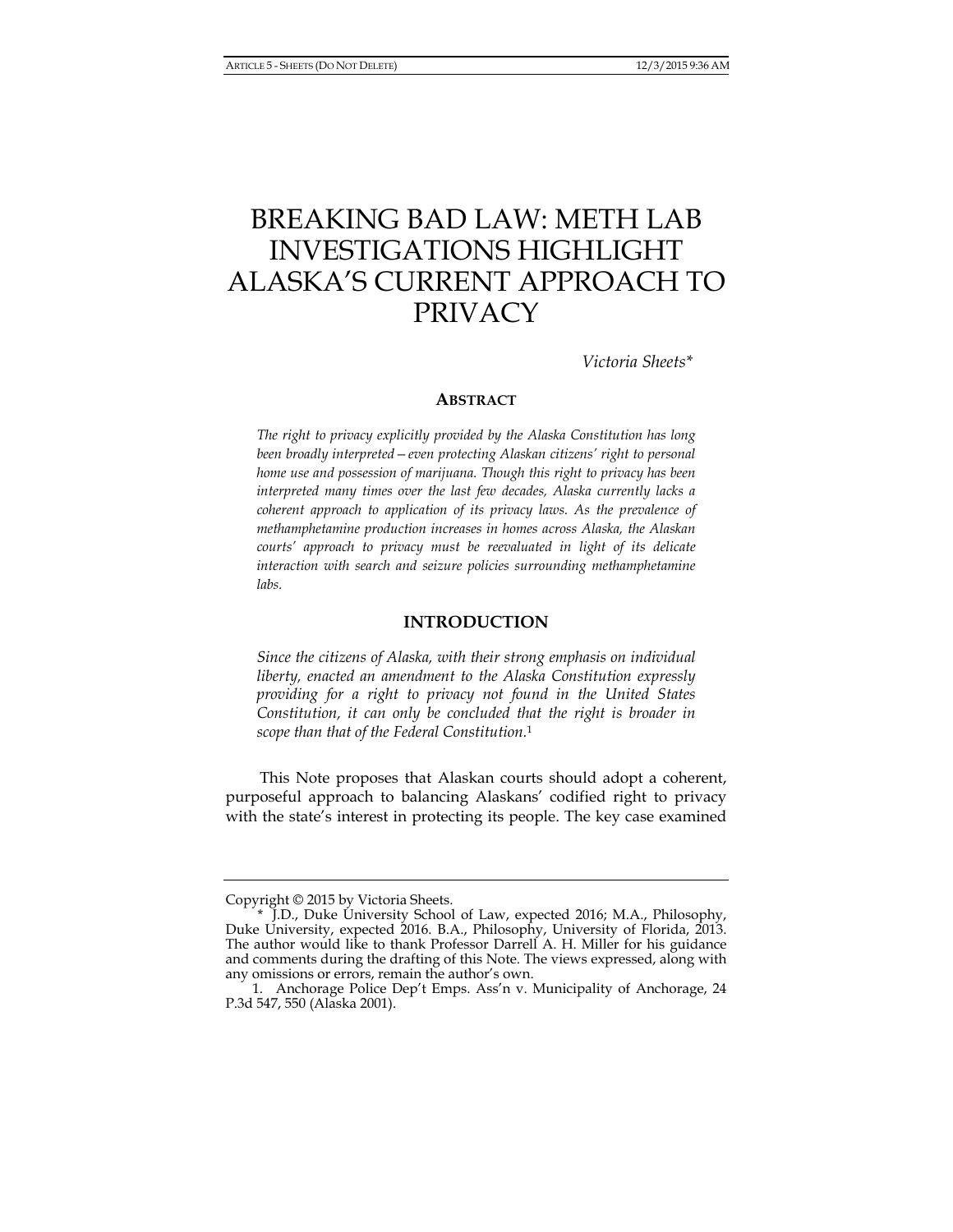374 ALASKA LAW REVIEW Vol. 32:2

here is *Martin v. State*. 2 While exemplifying many aspects of Alaska's current approach to a citizen's right to privacy, the case also provides a framework within which competing approaches can be analyzed. This Note is divided into four sections. Section I outlines the right to privacy as provided in Alaska's constitution and as interpreted by Alaskan case law. Section II examines the extent of the state's significant interest in public health and safety, particularly the interests at stake in *Martin*. Section III analyzes the reasoning and current approaches to privacy law in Alaska, as well as how the existence of multiple approaches has manifested in *Martin*. Finally, Section IV highlights how other states have balanced the competing interests between privacy and promoting public safety. From these considerations, this Note will explain why Alaska's current approach to balancing privacy and public safety interest (as exemplified in *Martin*) is incoherent and suggest a few ways in which Alaska's courts could improve their approach going forward.

Unreasonable search and seizure laws cut to the core of the intricate balance between a citizen's right to privacy and the government's duty to protect its people. In March 2013, the Court of Appeals of Alaska decided the latest in a series of cases on searches conducted in private residences without a warrant or invitation. *Martin v. State* involved a search by State Trooper Mike Ingram that resulted in the arrest of Gene Martin and four others in their place of residence.3 Martin was tried and subsequently convicted of second-degree misconduct involving a controlled substance (specifically, the drugstore materials needed to make methamphetamine).4 A security guard at a Wasilla shopping center tipped off Trooper Ingram that Martin and four others "were interested" in items often used to manufacture methamphetamine.5 Trooper Ingram followed the men from the shopping center to the address in question—an apartment complex with five separate residences connected by a walkway.<sup>6</sup> To avoid detection by the men, Trooper Ingram passed the residence before seeing which of the five residences the men entered upon stopping at the apartment complex.7 After calling for back-up and waiting for about two hours in hopes that some of the suspects would come out of whichever residence they had previously entered, Trooper Ingram proceeded to walk onto a deck surrounding the residences and "looked through the window of the first

 <sup>2. 297</sup> P.3d 896 (Alaska Ct. App. 2013), *cert. denied*, 135 S. Ct. 280 (2014).

 <sup>3.</sup> *Id.* at 898.

<sup>4</sup>*. Id.*

 <sup>5.</sup> *Id.* at 897.

 <sup>6.</sup> *Id.*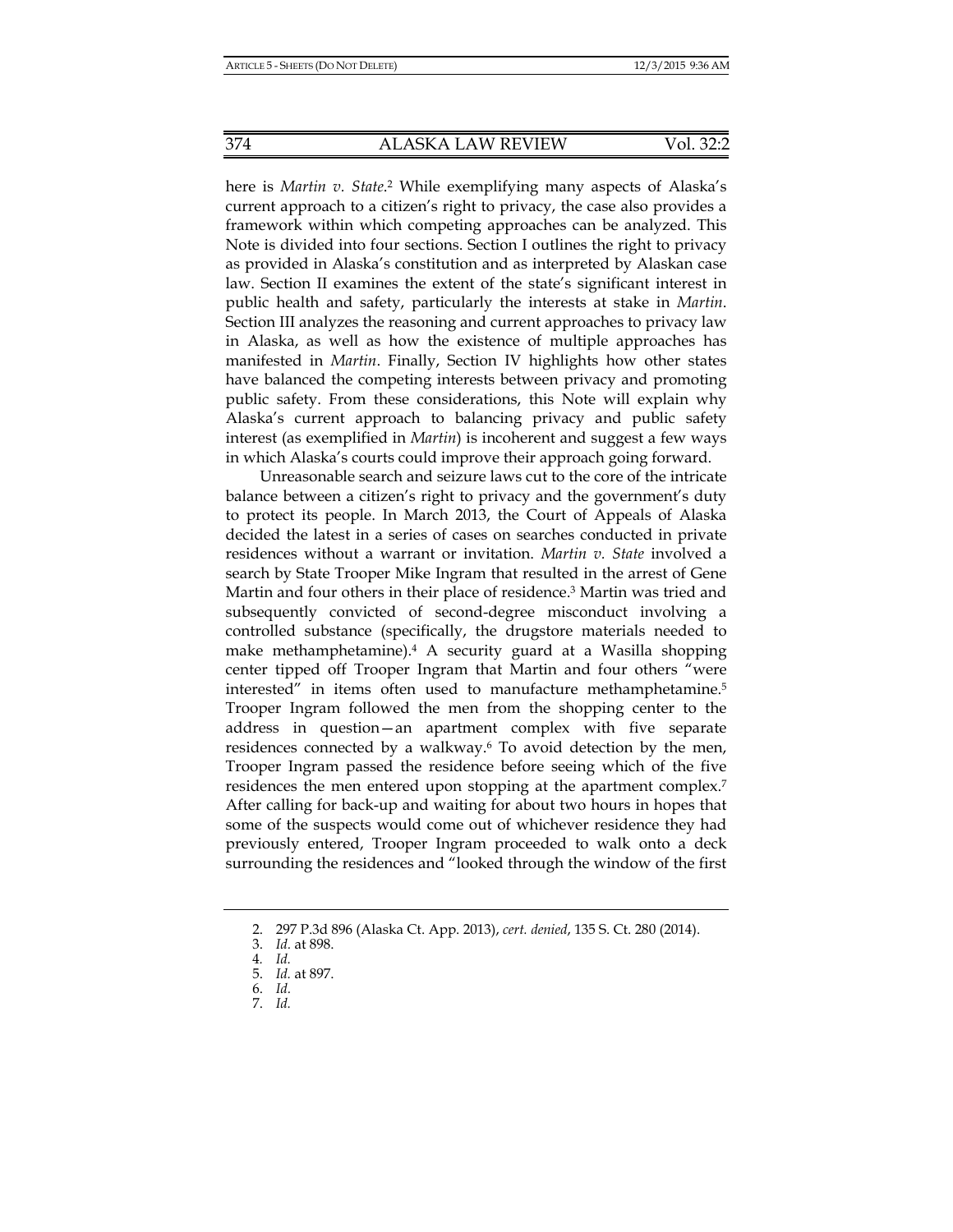unit he came to."8 Specifically, the officer was looking "through a crack in the closed blinds" that was "an opening created by a broken piece of blind."9 It was then that Trooper Ingram saw items commonly used to make methamphetamine within the home, and subsequently obtained a search warrant based on what he saw through the blinds.10

The finding that Trooper Ingram was standing on a walkway that was "impliedly open to the public" at the time of the search, $11$  a technicality, stopped the Alaskan court from declaring a much-needed comprehensive approach to search and seizure jurisprudence in Alaska. In *Martin*, the Alaska Court of Appeals analyzed Trooper Ingram's search in two parts: (1) the approach of the trooper towards the window and (2) the trooper's looking through a broken piece in the closed blinds.12 The court made a determination on the first part of the analysis, and therefore did not reach the issue of whether the officer was reasonable in looking through a crack in the closed blinds.13 By declaring the walkway to be impliedly open to the public and stopping at the first step of analysis, the court declined the opportunity to choose one of the many approaches currently employed by the court, further demonstrating the need to create a comprehensive approach to balancing a right to privacy with the state's interest in public safety.

According to Alaska law, without either a search warrant or an invitation, law enforcement may only approach a residence if they are "standing upon a part of [the] property that has been expressly or impliedly opened to the public use."14 Relying on this rule in *Martin*, the appellate court affirmed the superior court's finding that the deck was impliedly open to the public when Trooper Ingram approached the window to look inside.15 The reasons given by the superior court for their finding had included the facts that Trooper Ingram "was not engaged in some random fishing expedition," and that he "reasonably suspected" the group of men he had followed to be engaged in illegal activity.16 Still, these reasons parallel the reasonable expectation of privacy test that would have been employed in step two of the analysis. Thus, under *Martin*, an Alaskan citizen—who may otherwise have had a

 <sup>8.</sup> *Id.*

 <sup>9.</sup> *Id.*

 <sup>10.</sup> *Id.* at 897–98.

 <sup>11.</sup> *Id.* at 898.

 <sup>12.</sup> *Id.* 

 <sup>13.</sup> *See id.* at 899–900 (explaining that because the court held that Trooper Ingram's vantage point was found to be "impliedly open to the public[,]" the court could find that the officer's looking through the blinds was lawful).

 <sup>14.</sup> Pistro v. State, 590 P.2d 884, 886 (Alaska 1979).

 <sup>15.</sup> *Martin*, 297 P.3d at 899.

 <sup>16.</sup> *Id.*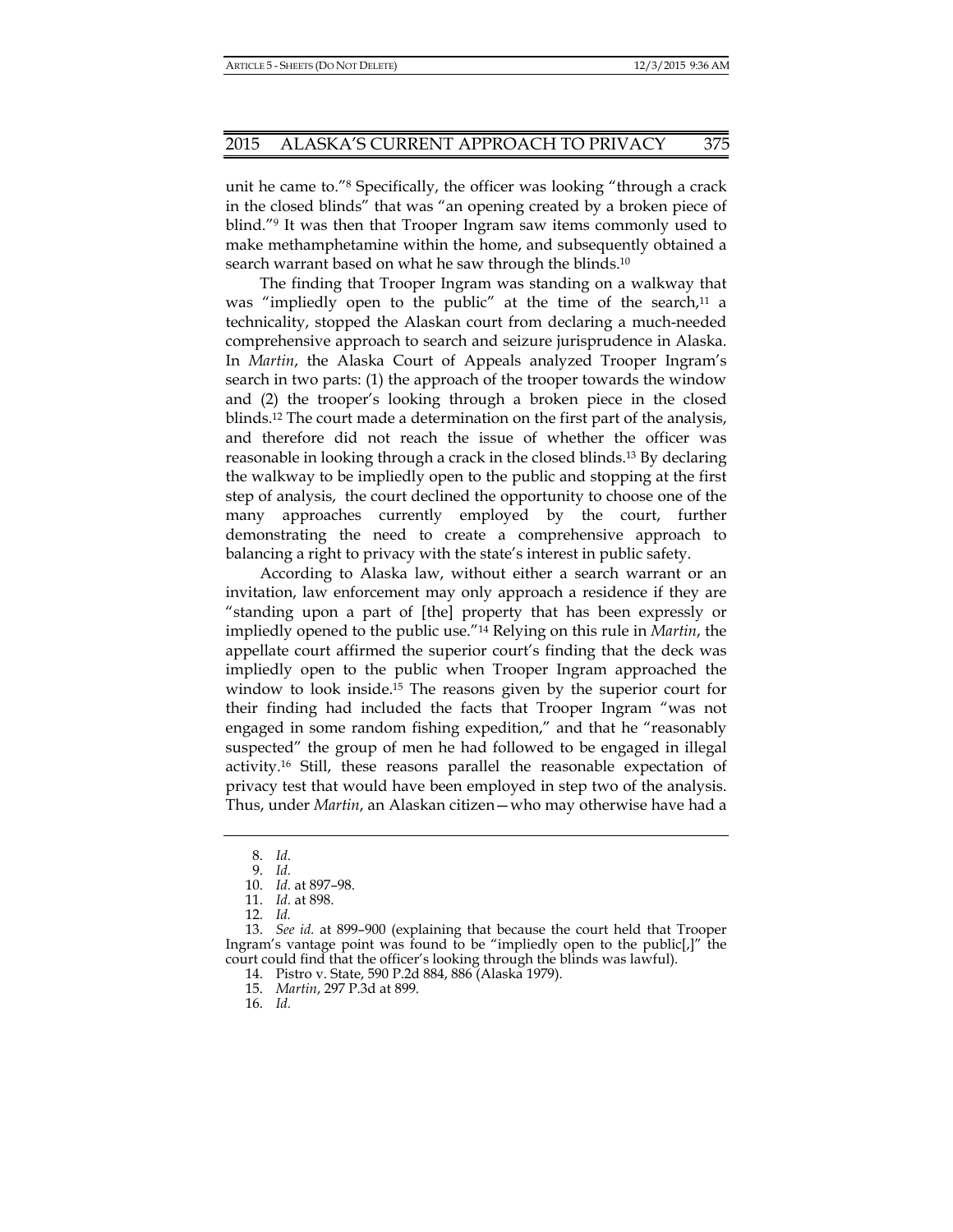reasonable expectation of privacy—may never have had that expectation if the officer who infringes that expectation is deemed, in an ad hoc determination by an Alaska court, to have reasonably suspected the citizen of being engaged in illegal activity. Indeed, the situation in which an officer suspects illegal activity may be the only time a reasonable expectation of privacy would be at issue in the first place. But because Trooper Ingram was standing on an impliedly public walkway, the officer's observation of chemicals through a crack in the drawn window blinds was allowed to serve as the primary evidence in a showing of probable cause used to subsequently obtain a search warrant for the residence.17

The bifurcated analysis and novel result in *Martin* exemplify the need for a comprehensive approach to the right to privacy throughout the Alaskan court system. Situations like the one presented in *Martin* will continue to arise. Accordingly, Alaska needs to adopt an approach to reasonable searches that incorporates both the right to privacy guaranteed by its state constitution and the growing need to protect its people from the dangers of drug manufacturing.

# **I. THE RIGHT TO PRIVACY**

*The right of the people to privacy is recognized and shall not be infringed. The legislature shall implement this section.*<sup>18</sup>

Affectionately referring to the rest of the United States as the 'lower forty-eight,' Alaska has embraced its unique heritage since gaining statehood.19 One of the many unique qualities of the Alaska government comes in the form of the express right to privacy guaranteed by the state's constitution. Only ten states, including Alaska, expressly provide for a right to privacy in their state constitution.20 Since *Ravin v. State*21 in

 <sup>17.</sup> *Id*. at 897.

 <sup>18.</sup> ALASKA CONST. art. 12, § 22.

 <sup>19.</sup> Gaining statehood on January 3, 1959, Alaska is the most recent state to be admitted to the United States apart from Hawaii (which gained statehood in August of the same year). Alaska Statehood Act of 1959, Pub.L. 85-508, 72 Stat. 339, 339; Hawaii Statehood Admission Act of 1959, Pub.L. 86-3. *See also* Consent to Act of Admission, ALASKA CONST. art. 12, § 13.

 <sup>20.</sup> Other states that reiterate the Fourth Amendment, as well as expand upon the general right to privacy, include Arizona, California, Florida, Hawaii, Illinois, Louisiana, Montana, South Carolina, and Washington. *Privacy Protections in State Constitutions*, NAT'L CONF. OF STATE LEGISLATURES (Dec. 12, 2014), http://www.ncsl.org/research/telecommunications-and-informationtechnology/privacy-protections-in-state-constitutions.aspx.

 <sup>21. 537</sup> P.2d 494, 504 (Alaska 1975). In *Ravin v. State*, the Alaska Supreme Court held that the general right to privacy in article I, section 22 allowed for personal possession and use of marijuana in the home. *Id.*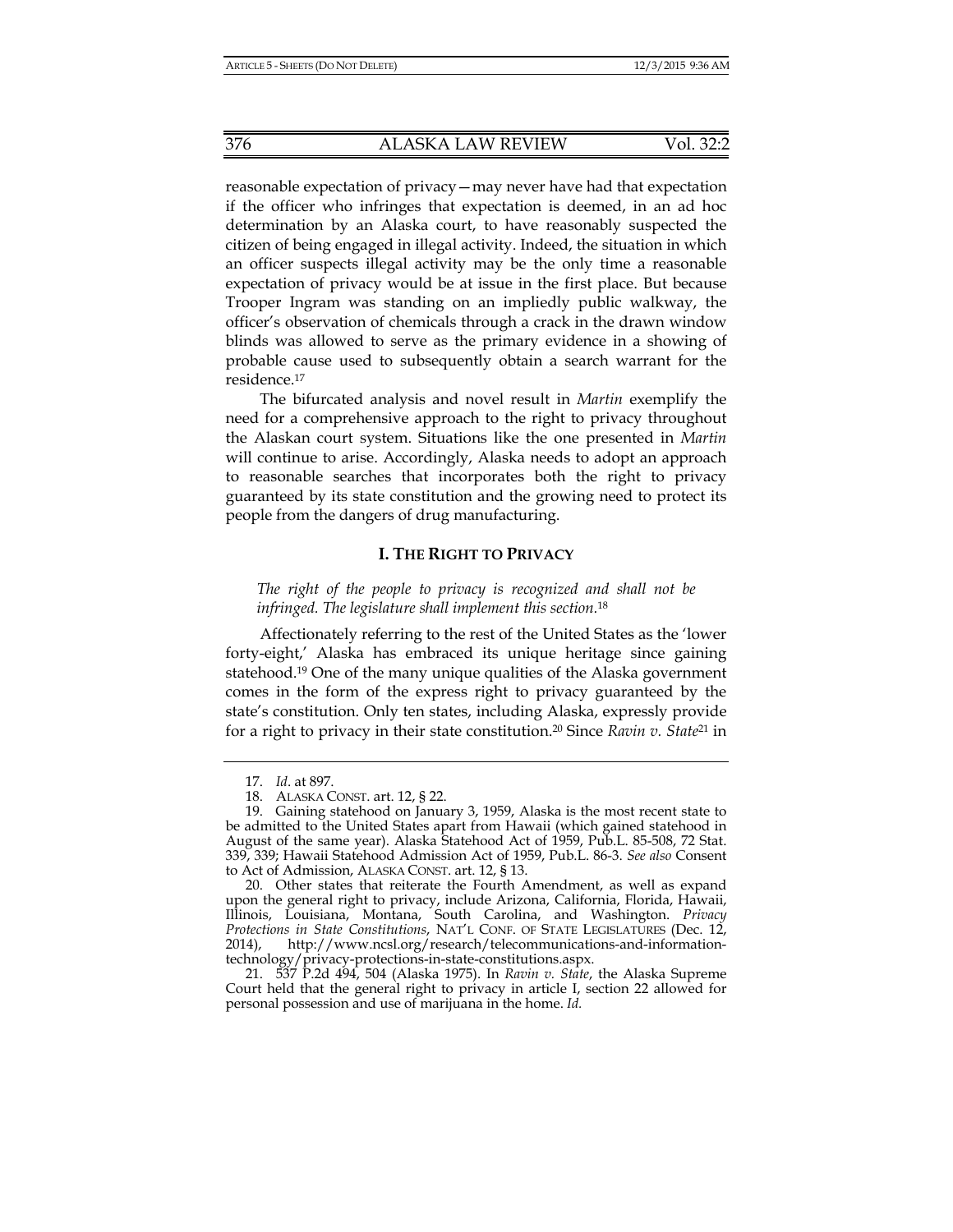1975, Alaska courts have created a robust jurisprudence surrounding the right to privacy. These official expansions of the general right to privacy echo the strong social mores of the Alaskan people—a long-existing consensus that Alaskans want to be left alone in their independent lifestyles by the government's influence.<sup>22</sup> As recognized by the Alaska Supreme Court, "[o]ur territory and now state has traditionally been the home of people who prize their individuality and who have chosen to settle or to continue living here in order to achieve a measure of control over their own lifestyles which is now virtually unattainable in many of our sister states."23

"[T]he Fourth Amendment cannot be translated into a general right to privacy."24 Instead, the issue of whether or not each citizen has a right to privacy has been "left largely to the law of the individual [s]tates."25 Alaska has addressed this issue directly by setting out a right to privacy in its state constitution. Section 22 of the Alaska Constitution expressly recognizes a "right of the people to privacy" that "shall not be infringed."26 Signaling the importance of this right, the Alaska Supreme Court has since determined that the right to privacy is self-executing.27 The Alaska Constitution also provides that "all persons have a natural right to life, liberty, [and] the pursuit of happiness."28 In 1972, the same year that Alaska's Declaration of Rights was signed into law, the Alaska Supreme Court held that the word "liberty" in article I, section 1 provided "total personal immunity from governmental control: the right 'to be let alone.'"29 Even in the context of searches and seizures, the Fourth Amendment and its interpretations do not limit the scope of this right to privacy in the state of Alaska.30 Indeed, the Alaska Constitution's privacy provisions have continually been interpreted to encompass a broader right to privacy than the Fourth Amendment to the United States Constitution. The Alaska Constitution's right to privacy was first interpreted as broader than the Fourth Amendment in 1975 by *Ravin*, and its expansive guarantee has been reiterated as

29. Breese v. Smith, 501 P.2d 159, 168 (Alaska 1972).

 <sup>22.</sup> *Id.*

 <sup>23.</sup> *Id.*

 <sup>24.</sup> Katz v. United States, 389 U.S. 347, 350 (1967).

 <sup>25.</sup> *Id.* at 351.

 <sup>26.</sup> ALASKA CONST. art. I, § 22.

 <sup>27.</sup> State v. Planned Parenthood of Alaska, 35 P.3d 30, 37–38 (Alaska 2001).

 <sup>28.</sup> ALASKA CONST. art. I, § 1.

 <sup>30.</sup> *See* State v. Glass, 583 P.2d 872, 874–75 (Alaska 1978) (holding that the Fourth Amendment and any federal decisions "should not be regarded as determinative of the scope of Alaska's right to privacy amendment, since no such express right is contained in the United States Constitution").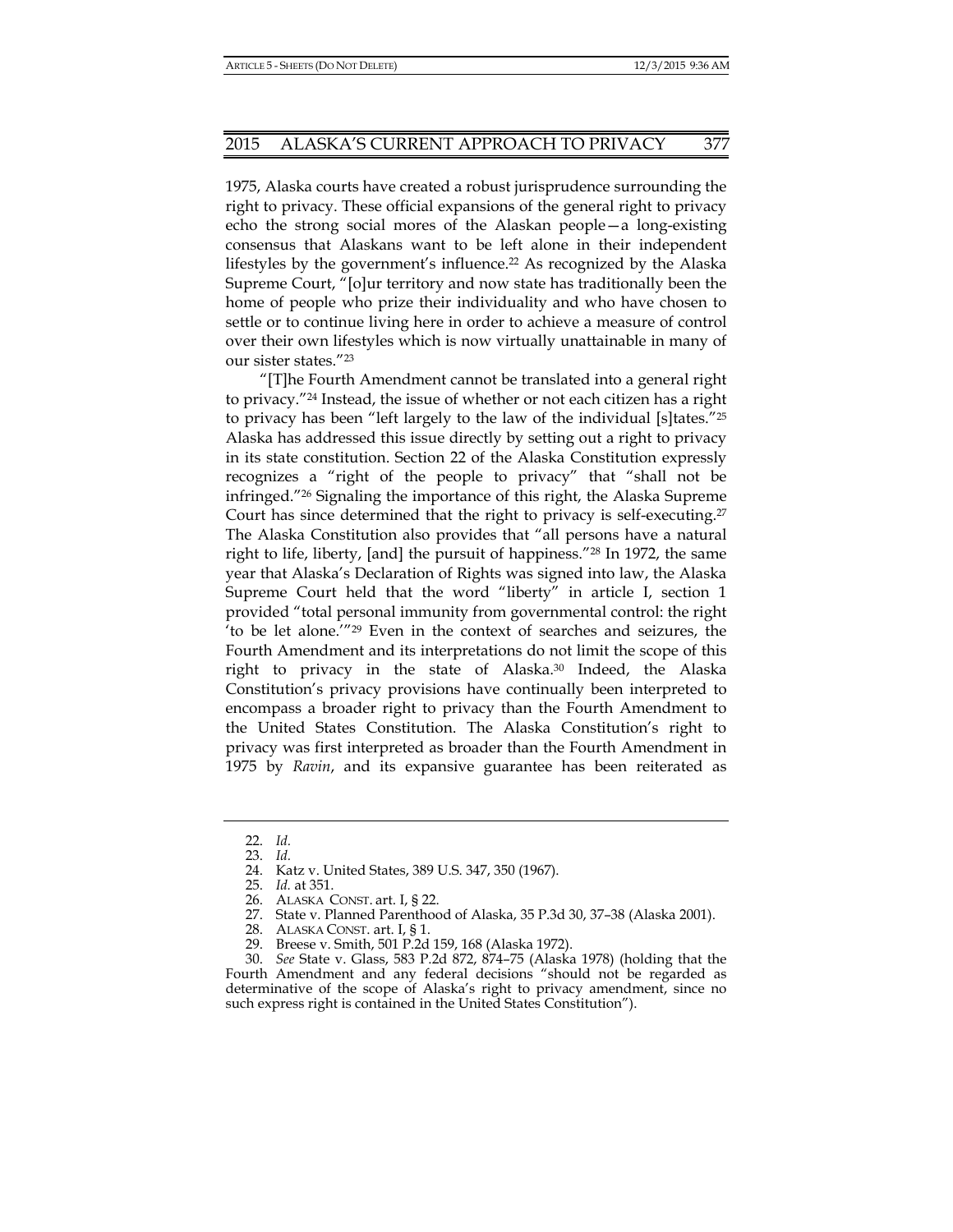recently as 2000.31

Not only does the right to privacy extend beyond the protection from unreasonable searches and seizures under the Fourth Amendment, but the express guarantee of privacy in article I, section 22 of the Alaska Constitution has also been interpreted to be a "fundamental individual right" by the Alaska Supreme Court.32 Originating as Senate Joint Resolution No. 68, the right to privacy clause of the Alaska Constitution was amended in the Senate and moved on to the House in June of 1972.33 Legislative revisions have provided powerful insight into the interpretation of the legislative intent.<sup>34</sup> For instance, the commentary of the legislators has been found to support an extension of the right to privacy beyond just informational privacy.35 The right to privacy provisions have even supported the right of the mentally ill to refuse antipsychotic medication in non-emergency situations.36 One of the primary functions of the right to privacy guaranteed in the Alaska Constitution, however, is specifically the protection against *government* intrusion.37 The provisions cover searches by state actors, like police officers and detectives.38 Another source of a right to privacy in the Alaska Constitution comes in the form of article I, section 14, which provides that "[t]he right of the people to be secure in their persons,

 <sup>31.</sup> *See* State v. Am. Civil Liberties Union of Alaska, 204 P.3d 364, 379 (Alaska 2009) (striking down a one ounce limit on the possession of marijuana in the home under the privacy ruling in *Ravin v. State*); Anchorage Police Dep't Emps. Ass'n v. Municipality of Anchorage, 24 P.3d 547, 550 (Alaska 2001) (reiterating the heightened privacy interests in Alaska as compared to the federal floor).

 <sup>32.</sup> *Planned Parenthood of Alaska*, 35 P.3d 30, 36–38.

 <sup>33.</sup> ALASKA S. JOURNAL, 7th Leg., 1st Sess. 1150, 1173 (June 6–7, 1972); ALASKA H. JOURNAL, 7th Leg., 1st Sess. 1478–79 (June 5, 1972).

 <sup>34.</sup> *See Planned Parenthood*, 35 P.3d at 36–38 (looking to the legislative history of article I, section 22 in support of the self-executing nature of the right to privacy in the Alaska Constitution).

 <sup>35.</sup> Valley Hosp. Ass'n v. Mat-Su Coal. for Choice, 948 P.2d 963, 969 n.10 (Alaska 1997).

 <sup>36.</sup> *See* Myers v. Alaska Psychiatric Inst., 138 P.3d 238, 254 (Alaska 2006) (relying on the "Alaska Constitution's guarantees of liberty and privacy" to hold that "in future non-emergency cases a court may not permit a treatment facility to administer psychotropic drugs" without consent or proof by "clear and convincing evidence that the proposed treatment is in the patient's best interests").

 <sup>37.</sup> *See* Luedtke v. Nabors Alaska Drilling, Inc., 768 P.2d 1123, 1129 (Alaska 1989) (declining to extend the right to privacy to private actions).

 <sup>38.</sup> *See* State v. Glass, 583 P.2d 872, 881–82 (Alaska 1978) (affirming the correct application of article I, section 22 in suppression of testimony acquired through electronic monitoring because "Alaska's Constitution mandates that its people be free from invasions of privacy by means of surreptitious monitoring of conversations").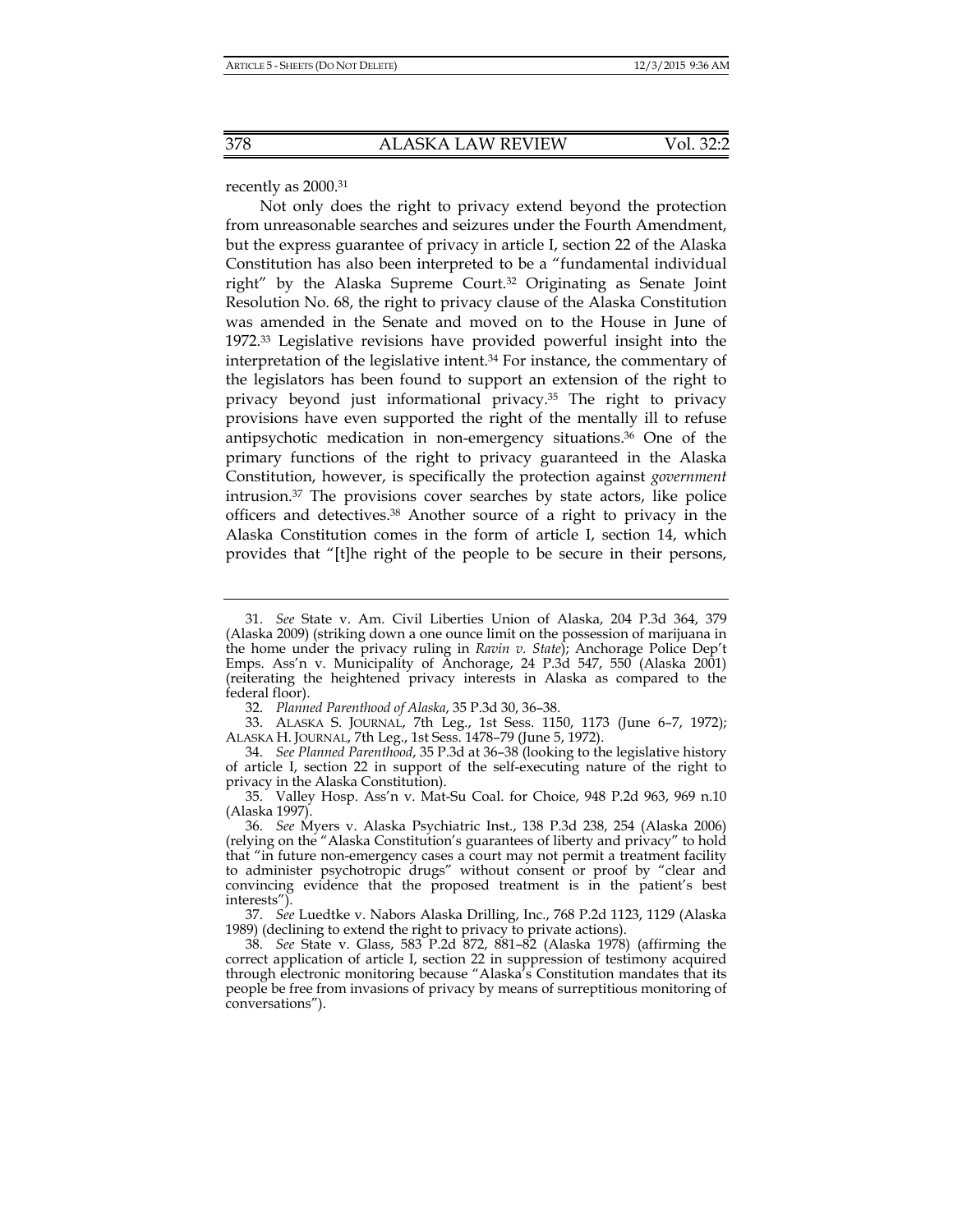houses and other property, papers, and effects, against unreasonable searches and seizures, shall not be violated."39 The Alaska Supreme Court has further provided that "[t]he primary purpose of these constitutional provisions is the protection of personal privacy and dignity against unwarranted intrusions by the State."40

The right to privacy guaranteed in the Alaska Constitution has been uniquely applied in the context of drug possession. In 1975, Alaska became the first state to enact a statute declaring that a ban on the possession and personal use of marijuana was unconstitutional based on the statute's impermissible infringement on the citizens' right to privacy.41 The court held that the right to privacy guaranteed under article I, section 22 of the Alaska Constitution "encompass[es] the possession and ingestion of substances such as marijuana in a purely personal, non-commercial context in the home."42

The right to privacy in Alaska, as in the federal jurisdiction, has been especially recognized in the home. The express right to privacy in article I, section 22 of the Alaska Constitution was added with the deliberate purpose of codifying the concentration of privacy in the home of each Alaska resident.43 The fact that Trooper Ingram's search uncovered conduct within the home makes the failure to apply the right to privacy in *Martin* especially troubling. The Alaska Supreme Court "has consistently recognized that the home is constitutionally protected from unreasonable searches and seizures, reasoning that the home itself retains a protected status under the Fourth Amendment and Alaska's constitution distinct from that of the occupant's person."44 However, part of the court's reasoning in *Ravin* turned on the fact that the state could not show "any harm to the user or others from the private, personal use of marijuana."45 Where the production or use of methamphetamines is the conduct in question, the government will

 <sup>39.</sup> *See* Woods & Rohde, Inc. v. State, Dep't of Labor, 565 P.2d 138, 148 (Alaska 1977) (*quoting* Weltz v. State, 431 P.2d 502, 506 (Alaska 1967)) (referring to article I, section 14's guarantees against unreasonable search and seizures by the state).

 <sup>40.</sup> *Weltz*, 431 P.2d at 506 (internal quotations omitted).

 <sup>41.</sup> *See* Bruce Brashear, *Marijuana Prohibition and the Constitutional Right of Privacy: An Examination of* Ravin v. State, 11 TULSA L. J. 563, 565 (1975) (explaining that before the Alaska Supreme Court decided *Ravin*, "no court had declared a statute outlawing the possession and use of marijuana unconstitutional" based on a right to privacy).

 <sup>42.</sup> Ravin v. State, 537 P.2d 494, 504 (Alaska 1975).

 <sup>43.</sup> *See id.* at 503–04 ("The privacy amendment to the Alaska Constitution was intended to give recognition and protection to the home.").

 <sup>44.</sup> *Id.* at 503.

 <sup>45.</sup> *Id.* at 501.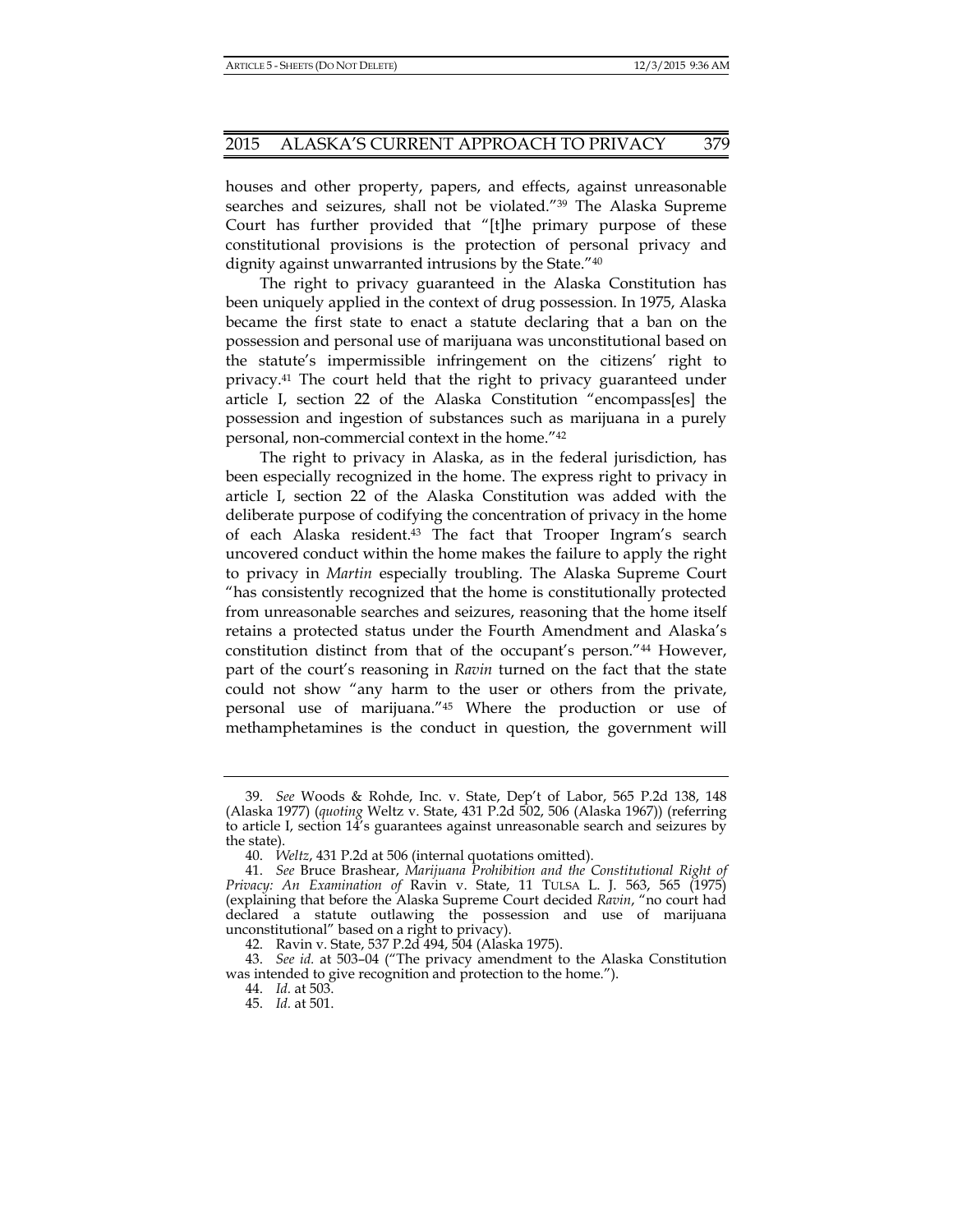presumably have an easier time establishing harm to the user and others.46 The court in *Ravin* was careful to add that "[n]o one has an absolute right to do things in the privacy of his own home which will affect himself or others adversely."47 However, the government "cannot simply decide what is in a person's best interest and compel it."48 The right to privacy is definitely present to some extent in the home, but whether or not the public interest served in *Martin* should outweigh that privacy interest is an issue that needs to be addressed directly.

In sum, the express right to privacy guaranteed by the Alaska Constitution in article I, sections 14 and 22 has been interpreted to "serv[e] its core purpose as a 'restraining force against the abuse of governmental power.'"49 This express right to privacy has infamously pioneered a right to the possession and personal use of recreational drugs in the home.50 If the state's search of the suspects' home in *Martin* can be defended as an exception to this robust right to privacy, the state will have to provide compelling evidence that it "can meet its substantial burden" in showing that its actions were in furtherance of a legitimate state interest.51

# **II. THE STATE'S INTEREST**

The state has long been empowered to enforce regulations in the interest of public safety.52 In direct opposition to the strong right to privacy established in Section I, the state of Alaska also faces a growing threat to public safety from methamphetamine consumption and production. The state's interest in curtailing this conduct, which often takes place in the privacy of individual residences, is an equally important factor in Alaska's establishment of an appropriate approach to the protection from unreasonable searches and seizures by the state. It is unclear whether heavy emphasis on the Alaska Constitution's right to privacy should prevail over narcotic use now, as it did over marijuana use in 1975.53

First of all, this is a recent problem. Therefore, Alaska Supreme

50. Ravin v. State, 537 P.2d 494, 504 (Alaska 1975).

 <sup>46.</sup> *See infra* Section II.

 <sup>47. 537</sup> P.2d at 504.

 <sup>48.</sup> *Id.* at 509.

 <sup>49.</sup> *State v. Planned Parenthood*, 35 P.3d 30, 38 n.50 (Alaska 2001) (*quoting*  United States Jaycees v. Richardet, 666 P.2d 1008, 1013 (Alaska 1967)).

 <sup>51.</sup> *Id.*

 <sup>52.</sup> *See* Sorrell v. IMS Health, Inc., 131 S. Ct. 2653, 2681 (2011) (holding that the state's legitimate interest in promoting public health "falls within the traditional scope of a State's police power").

 <sup>53.</sup> *Ravin*, 537 P.2d at 504.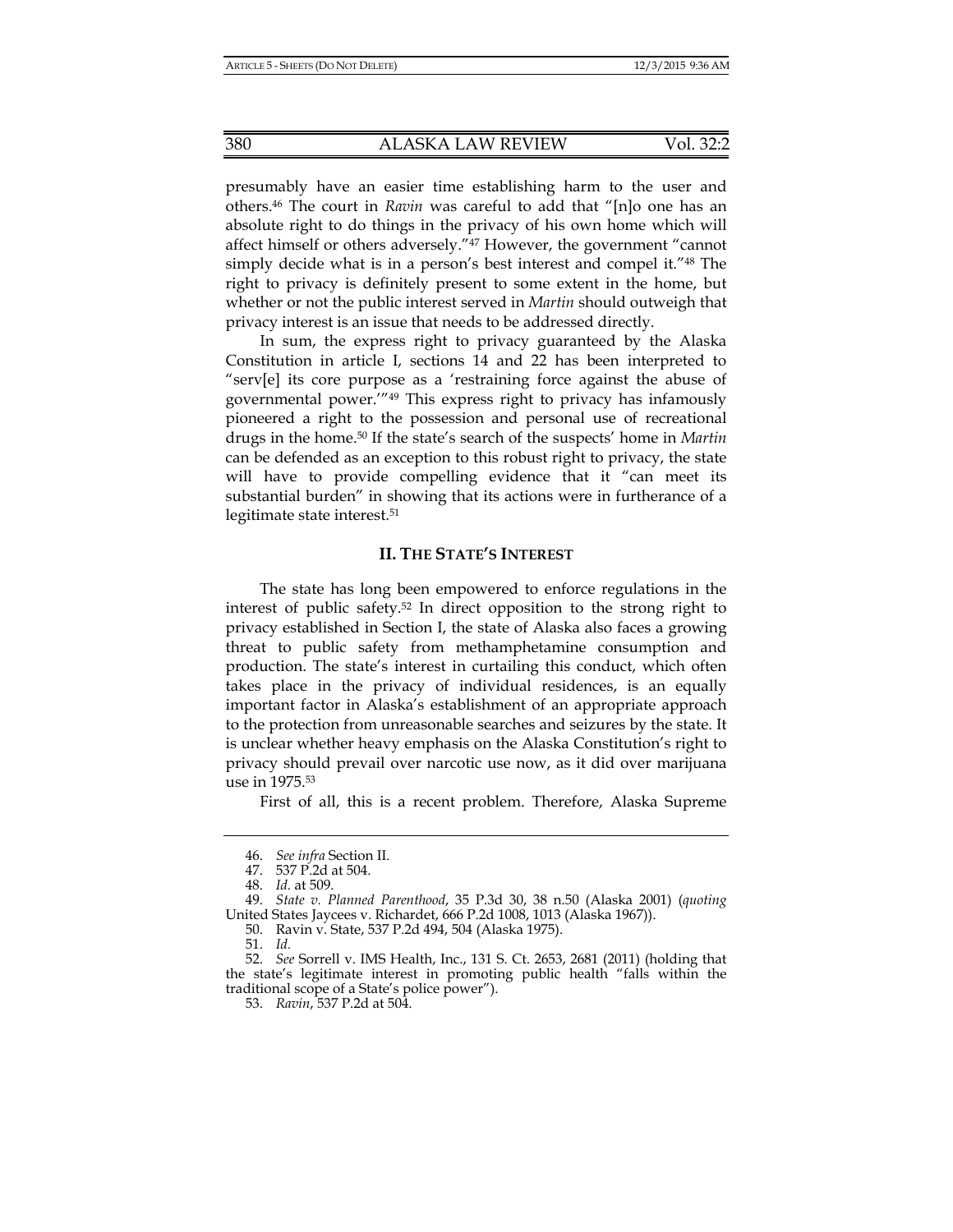Court precedent on personal drug possession and use within the home is developing. The prevalence of narcotic manufacturing as well as abuse has increased dramatically in recent years nationwide.<sup>54</sup> Specifically, thirty-six methamphetamine labs have been seized in Alaska in the last five years alone.<sup>55</sup> In addition to the potential for bodily harm, manufacturing operations damage property, often beyond repair.56 Drug use is also a concern for public safety as it may facilitate further crimes by citizens who are under the influence. According to the Alaska Department of Public Safety, between thirty-seven and fortyseven percent of all cases initiated by Alaska State Troopers involved either drugs or alcohol.<sup>57</sup> Alaska currently deploys seven investigative task forces specifically to deal with the state's drug problem.58

The fact that the state's compelling interest in identifying and curtailing drug abuse and manufacture was driving the analysis of the *Martin* case bears on how the right to privacy might be limited in that context. In the context of drug abuse prevention, the right to be free from unreasonable search and seizures has been interpreted narrowly by the Supreme Court of the United States. For instance, in *Board of Education of Independent School District No. 92 of Pottawatomi County v. Earls*, the Supreme Court held that random drug testing of students that

 57. Div. Statewide Drug Enf't Unit, DEP'T OF PUB. SAFETY, http://dps.alaska.gov/AST/ABI/SDEU.aspx (last visited Nov. 7, 2014).

 <sup>54.</sup> *See 2013 National Drug Threat Assessment Summary*, U.S., DEP'T OF JUSTICE, DRUG ENFORCEMENT ADMIN. 10 (Nov. 2013) http://www.dea.gov/resourcecenter/DIR-017-13%20NDTA%20Summary%20final.pdf (stating that as methamphetamine prices have decreased nationwide 70 percent from 2007 to 2012, the purity of the drug has also increased almost 130 percent). This project was taken over by the Department of Justice in 2012. *Id.* at iii. The 2013 National Drug Threat Assessment factors were provided by 1,307 state and local law enforcement agencies through the 2013 National Drug Threat Survey. *Id.* at iv.

 <sup>55.</sup> Alaska State Troopers, *2013 Annual Drug Report,* ALASKA BUREAU OF INVESTIGATION STATEWIDE DRUG ENF'T UNIT 21 http://www.dps.state.ak.us/ AST/ABI/docs/SDEUreports/2013%20Annual%20Drug%20Report.pdf (last visited Sept. 21, 2015).

 <sup>56.</sup> ALASKA DEP'T OF ENVIRON. CONSERVATION, *Illegal Drug Manufacturing Sites*, http://dec.alaska.gov/spar/perp/methlab/methlab\_listing.htm (last visited Nov. 7, 2014) (listing illegal drug manufacturing site records kept by Department of Environmental Conservation as required by 46.03.550(b) of the Alaska Statutes).

 <sup>58.</sup> Alaska State Troopers, *2013 Annual Drug Report,* ALASKA BUREAU OF INVESTIGATION STATEWIDE DRUG ENF'T UNIT 4 http://www.dps.state.ak.us/AST/ ABI/docs/SDEUreports/2013%20Annual%20Drug%20Report.pdf (last visited Sept. 21, 2015). The seven task forces are the Alaska Interdiction Task Force/Anchorage Enforcement Group (DEA sponsored), Fairbanks Area-wide Narcotics Team, Mat-Su Narcotics Enforcement Team, South Central Area-wide Narcotics Team, Southeast Alaska Cities Against Drugs Task Force, Western Alaska Alcohol and Narcotics Team, Special Crimes Investigation Unit.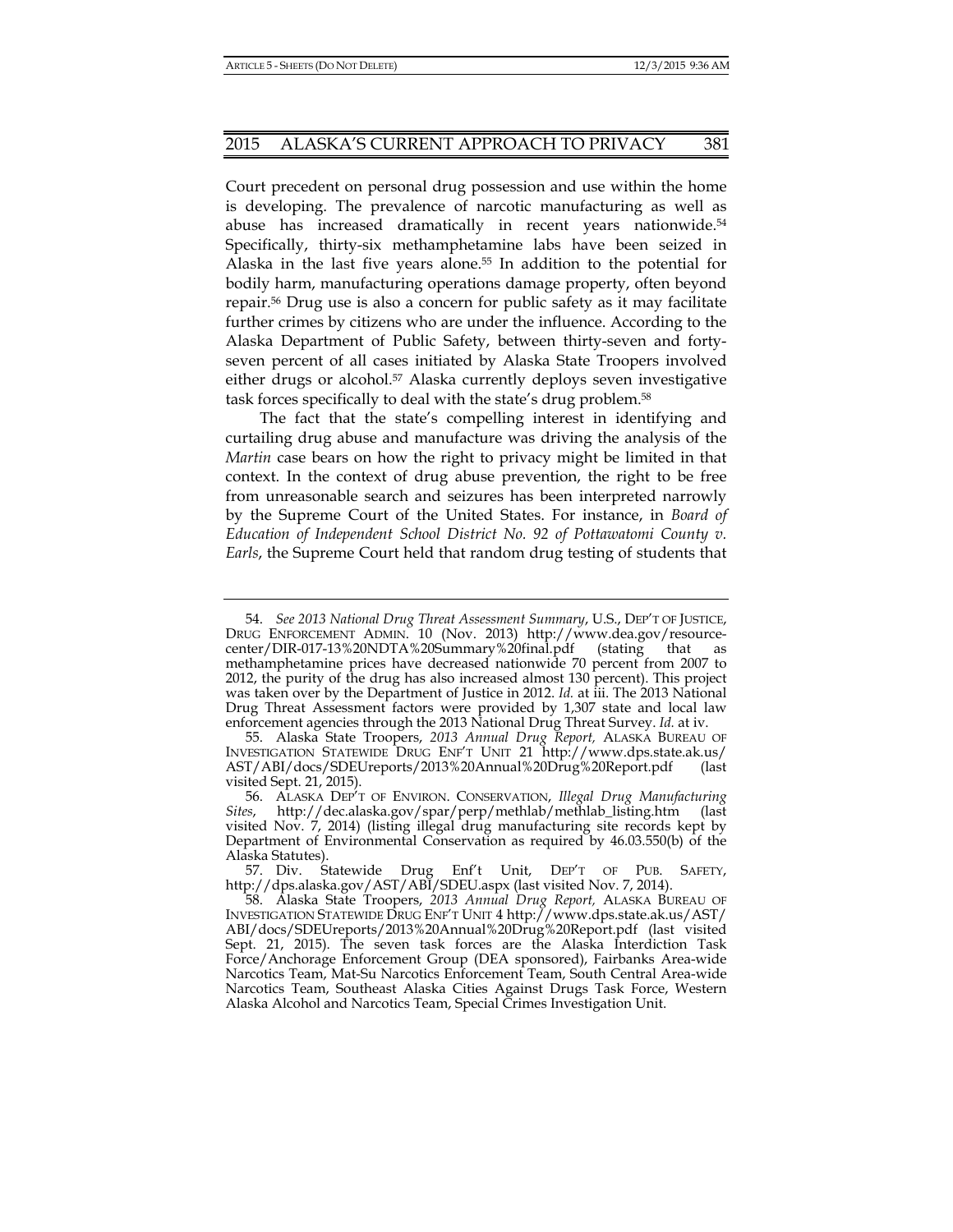participated in extracurricular activities, even without suspicion, did not violate the students' Fourth Amendment rights.59 Despite the express right to privacy found in the Alaska Constitution, the Court's holding in *Earls* echoed the stance already taken in the year prior by the Alaska Supreme Court.<sup>60</sup> As noted in Section I, the state of Alaska has a unique history in its treatment of drug use and the right to privacy.<sup>61</sup> Arguably, Alaska's more liberal view of personal drug use is due in part to the Alaska Supreme Court's view on what constitutes a state's interest in preventing harm to its citizens. After analyzing several approaches, the court in *Ravin* affirmed a "general proposition that the authority of the state to exert control over the individual extends only to activities of the individual which affect others or the public at large." $62$  Although the right to privacy and freedom to choose one's own lifestyle is not absolute, the court only allows the right to be curtailed where "it begins to infringe on the rights and welfare of others."63

Because of the tenets embraced by the Alaska Supreme Court, the main analysis of public safety and its balance with a citizen's right to privacy focuses on the harm done to others in the society. In allowing the right to privacy to cover personal use of marijuana in the home, the Alaska Supreme Court emphasized marijuana's effects of "passivity and inactivity" on the mind and body.64 This allowed the court to discount the public harm that might be caused by getting high and driving—a phenomenon seen as the most common way marijuana use could harm others.65 In contrast to marijuana's mellowing effects, methamphetamines often produce physical effects like "increased wakefulness, increased physical activity . . . increased respiration, [and] rapid heart rate" while at the same time producing "reduced motor skills" and "anxiety, confusion, insomnia, and mood disturbances" as well as "violent behavior."66 Therefore, the evidence cited in *Ravin*, making the harm caused by marijuana seem less likely to affect people

 <sup>59.</sup> *See* 536 U.S. 822, 830 (2002) ("A student's privacy interest is limited in a public school environment where the State is responsible for maintaining discipline, health, and safety.").

 <sup>60.</sup> *See* Alaska Police Dep't Emps. Ass'n v. Municipality of Anchorage, 24 P.3d 547, 557 (Alaska 2001) (approving suspicionless drug testing for some police officers and firefighters).

 <sup>61.</sup> *See supra* Section I.

 <sup>62.</sup> Ravin v. State, 537 P.2d 494, 509 (Alaska 1975).

 <sup>63.</sup> *Id.*

 <sup>64.</sup> *Id.* at 510–11.

 <sup>65.</sup> *Id.* at 511.

 <sup>66.</sup> *DrugFacts: Methamphetamine,* U.S. DEP'T OF HEALTH AND HUMAN SERVS., NAT'L INST. ON DRUG ABUSE, 1–2 (Jan. 2014), https:// d14rmgtrwzf5a.cloudfront.net/sites/default/files/drugfacts\_meth.pdf.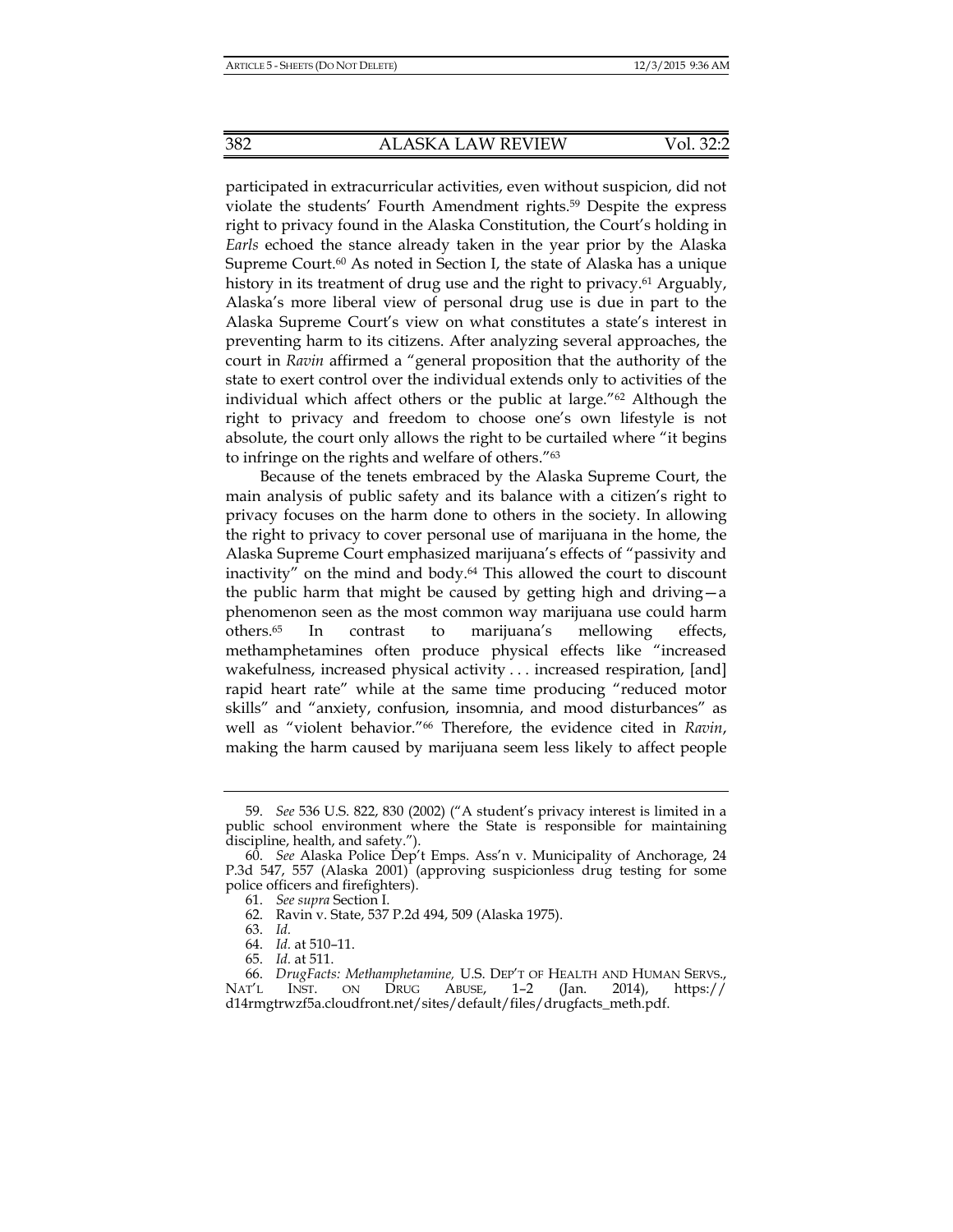other than the user himself, is unavailing in the context of methamphetamines.

Another aspect of drug use absent with marijuana in *Ravin*, but present with methamphetamines in *Martin*, is the commercial use of methamphetamine precursors. The Alaska Supreme Court made it very clear that the right to privacy only encompassed the possession and use "in a purely personal, non-commercial context in the home."67 The court makes a comparison between its treatment of marijuana use and the Supreme Court's treatment of obscenity in the home.<sup>68</sup> The "distinction between commercial distribution of obscene matter and the private enjoyment of it at home" was incorporated into the right to privacy analysis of the use of illicit substances in the home.69 The fact that the suspects in *Martin* were suspected of buying the materials necessary for the manufacture of methamphetamines, presumably commercial rather than merely personal use of the drugs, cuts against the right to privacy from Trooper Ingram's search in the *Martin* case.

Despite the dangers and societal costs of methamphetamine use, the state's interest in public safety must still be balanced with the express right to privacy in Alaska. After all, the court did not make its ruling in *Ravin* in absence of serious doubts about the safety of marijuana. The Alaska Supreme Court emphasized that the ruling did "not mean to condone the use of marijuana."70 Instead, the court found that the right to privacy in Alaska's Constitution outweighed the opinion of the experts involved that were "unanimously opposed to the use of any psychoactive drugs."71 This makes it less clear that the danger of methamphetamine to users is enough to outweigh the privacy concerns raised by the search in *Martin*. However, even in 1975, the court noted the increased danger of other drugs that "result in numbers of people becoming public charges" or "widespread use of [a] drug [that] could significantly debilitate the fabric of our society" as possibly necessitating state interference in the future.72

 <sup>67.</sup> *Ravin*, 537 P.2d at 504.

 <sup>68.</sup> *See id.* at 499 (discussing the Supreme Court's development and refinement of case law on First and Fourteenth Amendment protections applicable to obscene materials).

 <sup>69.</sup> *Id.*

 <sup>70.</sup> *Id.* at 511.

 <sup>71.</sup> *Id.*

 <sup>72.</sup> *Id.* at 509–10 (comparing marijuana use with "far more dangerous effects of alcohol, barbiturates, and amphetamines").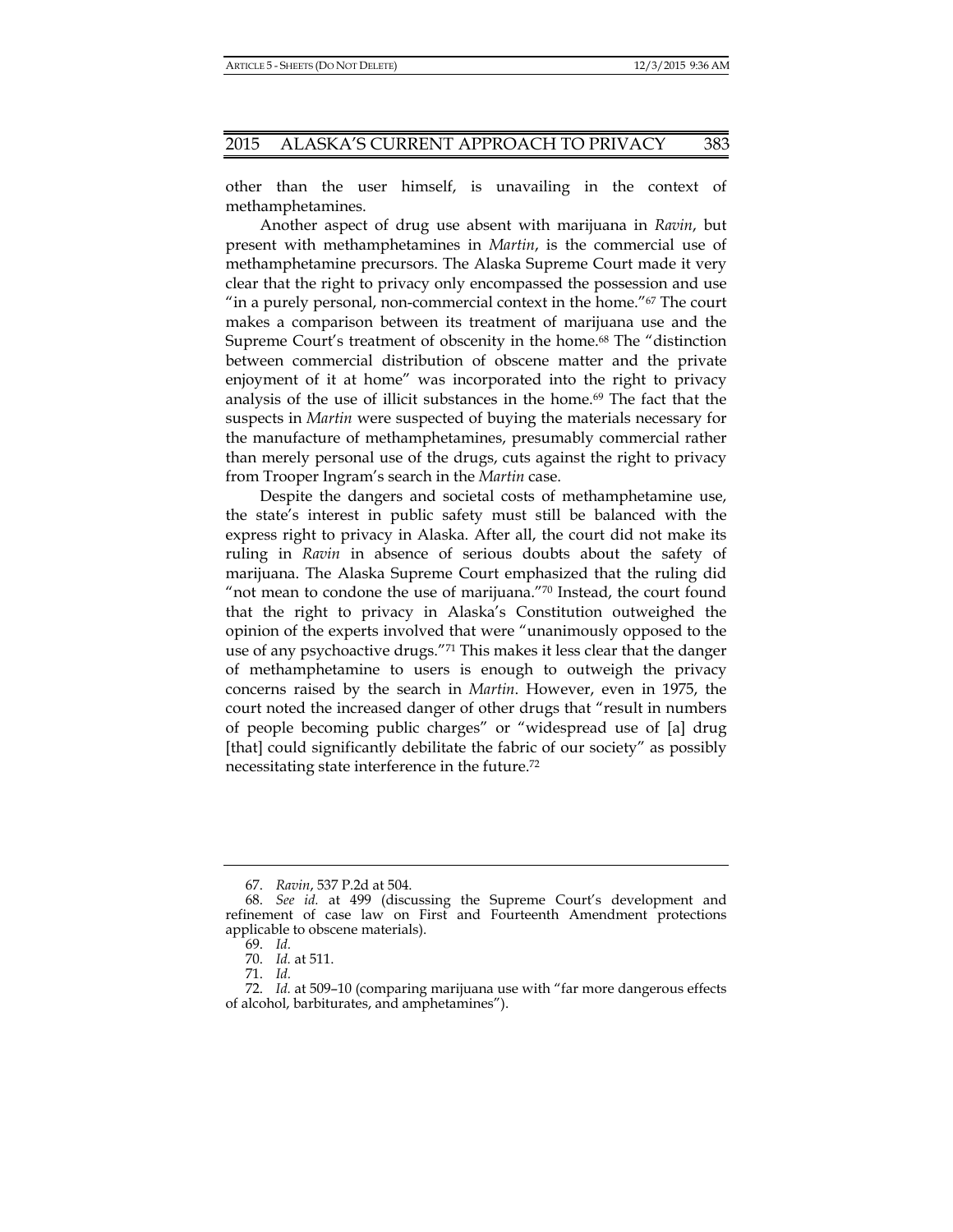# **III. CURRENT APPROACHES**

The *Martin* case embodies the collision of two strong legal footholds. On one hand, the state has a strong, clear interest in protecting its citizens and societal fabric from methamphetamine use and manufacture. On the other hand, each citizen has a right to privacy expressly provided for in the Alaska Constitution—a right that is most acute in the home.

Despite the right to privacy's classification as a fundamental right, the Alaska Supreme Court has recognized some limitations on the right due to public policy considerations. In *Ravin*, the court cautioned that even within the home, "the right of privacy in the sense of immunity from prosecution is absolute *only when the private activity will not endanger or harm the general public*."73 However, as the majority held in *Ravin*, the right to privacy does "encompass the possession and ingestion of substances such as marijuana in a purely personal, noncommercial context in the home."74 In Alaska, the government can only prosecute these types of activities in the home if "the state can meet its substantial burden" by showing that the prevention or regulation of the activity in question achieves "a legitimate state interest."75 In *Martin*, the court failed to establish the legitimate state interest that supports waiver of the privacy considerations traditionally given to activities (even drug related activities) within the home. Though, as stated in Section II of this Note, the state may have a substantially more legitimate state interest in regulating the home manufacture of methamphetamine than personal marijuana use,76 the *Martin* decision makes no argument on these grounds. Instead, the court relies solely on the implied openness to the public of the walkway upon which Trooper Ingram stood.

By deciding *Martin* on the basis of whether the walkway upon which Trooper Ingram stood was open to the public, the court robbed itself of an opportunity to face the balancing issue head on. This theoretical punt of addressing two competing interests in *Martin*, privacy and public safety, is the latest example of the current scattered approach to privacy law in Alaska.

 <sup>73.</sup> *Id.* at 500 (emphasis added).

 <sup>74.</sup> *Id.* at 504.

 <sup>75.</sup> *Id.*

 <sup>76.</sup> This assumes that the state interest would be in the societal effects of methamphetamine production and use, rather than a purely paternalistic motive.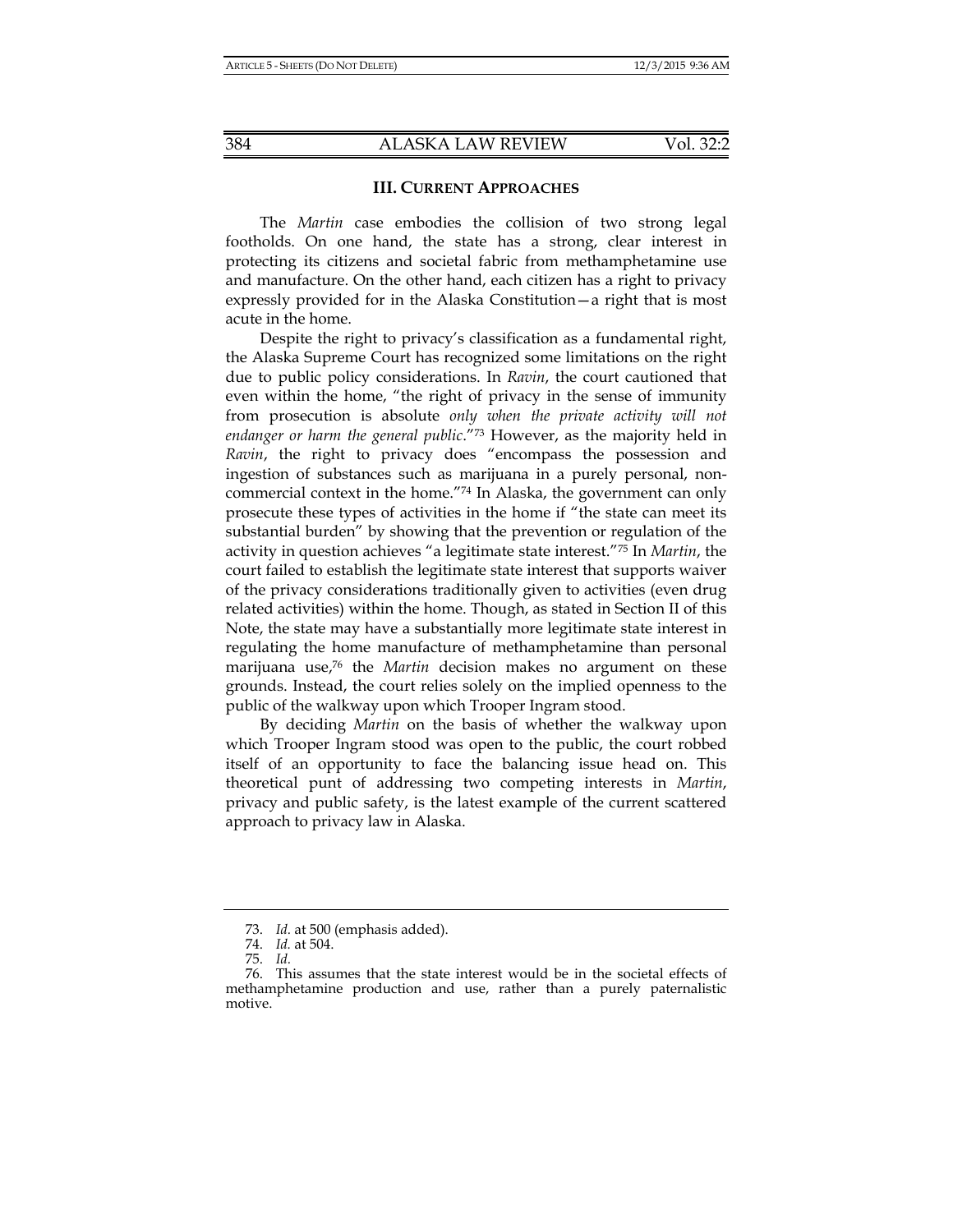# **A. Current Theoretical Approaches to the Right to Privacy in Alaska**

Since the court's interpretation of the express right to privacy in *Ravin*, several different approaches to the right to privacy have emerged, cluttering Alaska's privacy jurisprudence.77 Three separate approaches have been identified in Alaska's privacy law, each applied in different fact-specific scenarios. The first two approaches, the "compelling state interest" test and the "sliding scale" approach, both require a justification based on how closely tailored the state action is to the state interest. The third approach, distinct from the first two tailoring approaches, is the reasonable expectation test. The Alaska Supreme Court has employed all three of these approaches at various times. However, Alaska's privacy jurisprudence would benefit from a more consistent and comprehensive approach.

The "compelling state interest" test was first put forth in *Gray v. State*. 78 This test requires a state to justify any infringement upon a fundamental right as necessary in furtherance of a compelling state interest.79 *Gray* also found the right to privacy to encompass the right to ingest "food, beverages or other substances."80 A version of this test was used in *Ravin*—albeit without mention of a fundamental right to smoke marijuana—to find that the state's interest was not compelling enough, allowing for the personal use of marijuana under the privacy clause.<sup>81</sup>

Secondly, the Alaska Supreme Court adopted a "sliding scale" approach<sup>82</sup> to assess the right to privacy in *State v. Erickson*.<sup>83</sup> In an approach almost indistinguishable from the compelling state interest test, the sliding scale approach entails balancing the fundamental right to privacy infringed upon and the closeness of the relationship of the government action to the legitimate state interest served.84 The Alaska Supreme Court explicitly declined to use the same compelling state interest terminology and test that was used in *Ravin*, but continued to

 <sup>77.</sup> *See* John F. Grossbauer, *Alaska's Right to Privacy Ten Years After* Ravin v. State*: Developing a Jurisprudence of Privacy*, 2 ALASKA L. REV. 159, 160 (1985) ("The court's failure to develop an independent analytical approach to the privacy issue has resulted in inconsistent treatment of the right in the variety of contexts in which the amendment has been invoked.").

 <sup>78. 525</sup> P.2d 524 (Alaska 1974).

 <sup>79.</sup> *Id.* at 527.

 <sup>80.</sup> *Id.* at 528.

 <sup>81.</sup> Ravin v. State, 537 P.2d 494, 511 (Alaska 1975).

 <sup>82.</sup> Grossbauer, *supra* note 77.

 <sup>83. 574</sup> P.2d 1 (Alaska 1978).

 <sup>84.</sup> *See id.* at 22 ("We find that there is a sufficiently close and substantial relationship between the means chosen to regulate cocaine and the legislative purpose of preventing harm to health and welfare so as to justify the prohibition of use of cocaine.").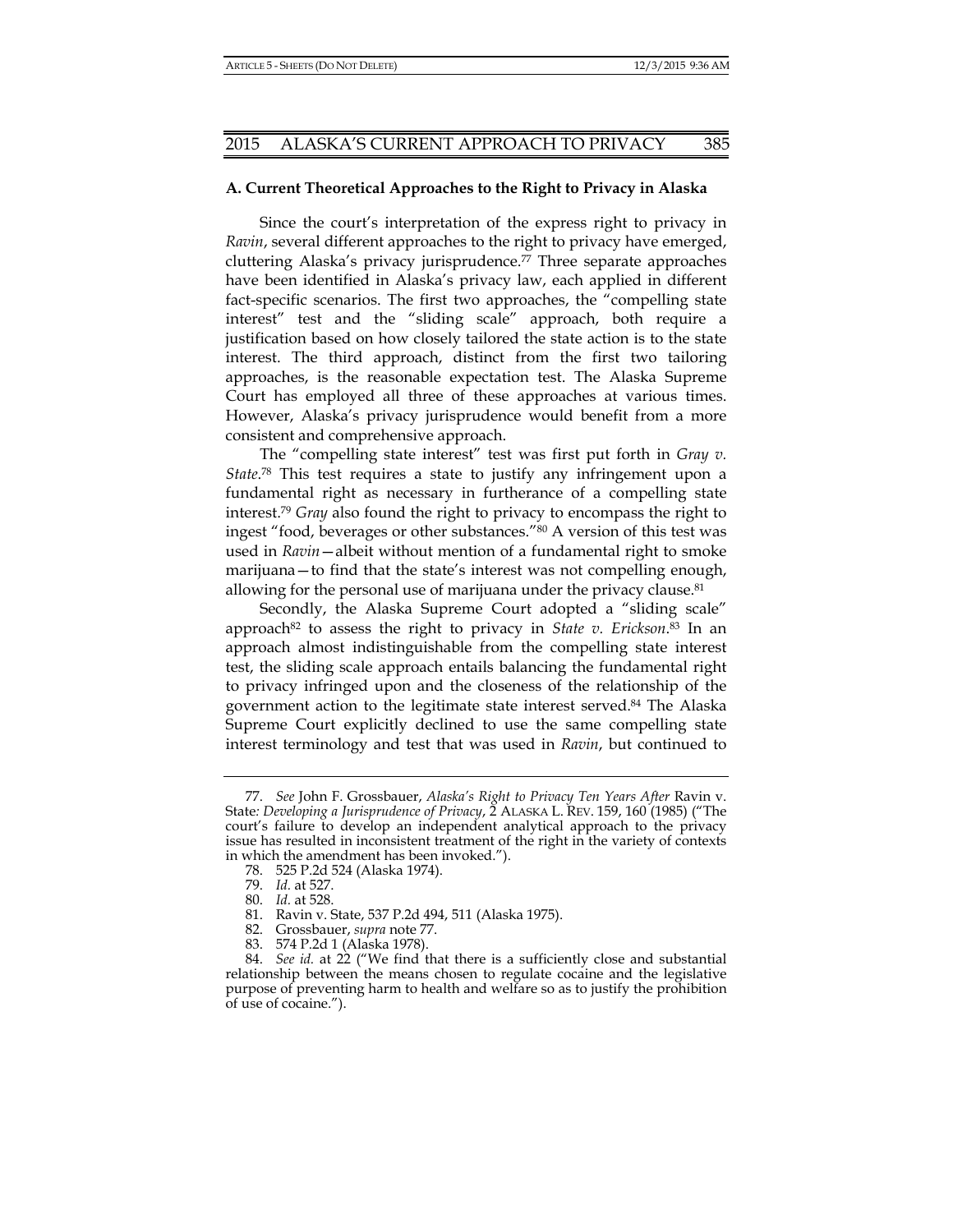analyze the possible privacy infringement under a tailoring approach using different terminology.<sup>85</sup> Despite the similarities of the compelling state interest test and the sliding scale approach, $86$  the sliding scale approach in *Erickson* allowed the government interest in public safety to outweigh the privacy interest in using cocaine in the home—in stark contrast to the outcome of the compelling state interest test analysis in *Ravin*. 87

Yet another approach to the Alaskan right to privacy, distinct in terminology and analysis from these first two tests, has been adopted as a reflection of the federal measures against unreasonable search and seizure—whether the individual had a reasonable expectation of privacy at the time and place of the search.88 Another point of the privacy analysis in *Martin*, as well as in many search and seizure cases, is whether there was a reasonable expectation of privacy at the time and place of the search.89 In his concurrence in *Katz v. United States*, 90 Justice Harlan set forth the two-prong test for finding that there was a reasonable expectation of privacy.<sup>91</sup> First, the person must have an actual *subjective* expectation of privacy; secondly, the expectation must be recognized as reasonable by society.92 After laying out the test, Justice Harlan specifically applied the two-prong approach to the home, finding that the home is typically a place where privacy is reasonably expected.<sup>93</sup> The state of Alaska has explicitly and continuously adopted Justice Harlan's articulation of this two-prong approach in assessing whether a reasonable expectation of privacy exists.<sup>94</sup>

Alaska's continual use of all three of these approaches has led to

87. *Erickson*, 574 P.2d at 18.

 88. *See* State v. Glass, 583 P.2d 872, 875 (Alaska 1978) (adopting the reasonable expectation of privacy test).

89. Martin v. State, 297 P.3d 896, 899 (Alaska 2013).

- 90. 389 U.S. 347 (1967).
	- 91*. Id.* at 361.

92. *Id.*

 93. *See Katz,* 389 U.S. at 361 ("Thus a man's home is, for most purposes, a place where he expects privacy, but objects, activities, or statements that he exposes to the 'plain view' of outsiders are not 'protected' because no intention to keep them to himself has been exhibited.") (internal quotations omitted).

 94. Smith v. State, 510 P.2d 793, 797 (Alaska 1973). *See, e.g.*, Anderson v. State, 555 P.2d 251, 260–61 (Alaska 1976); Nathanson v. State, 554 P.2d 456, 458 (Alaska 1976); Woods & Rohde, Inc. v. State, 565 P.2d 138, 149 (Alaska 1977).

 <sup>85.</sup> *See id.* at 11–12.

 <sup>86.</sup> Both tests are different versions of a tailoring test with different terminology denoting a similar analysis. The compelling state interest test requires necessity to meet a compelling state interest, while the sliding scale approach requires a closeness of the relationship to a legitimate state interest. This is another indication of the lack of structure in approaches to a right to privacy.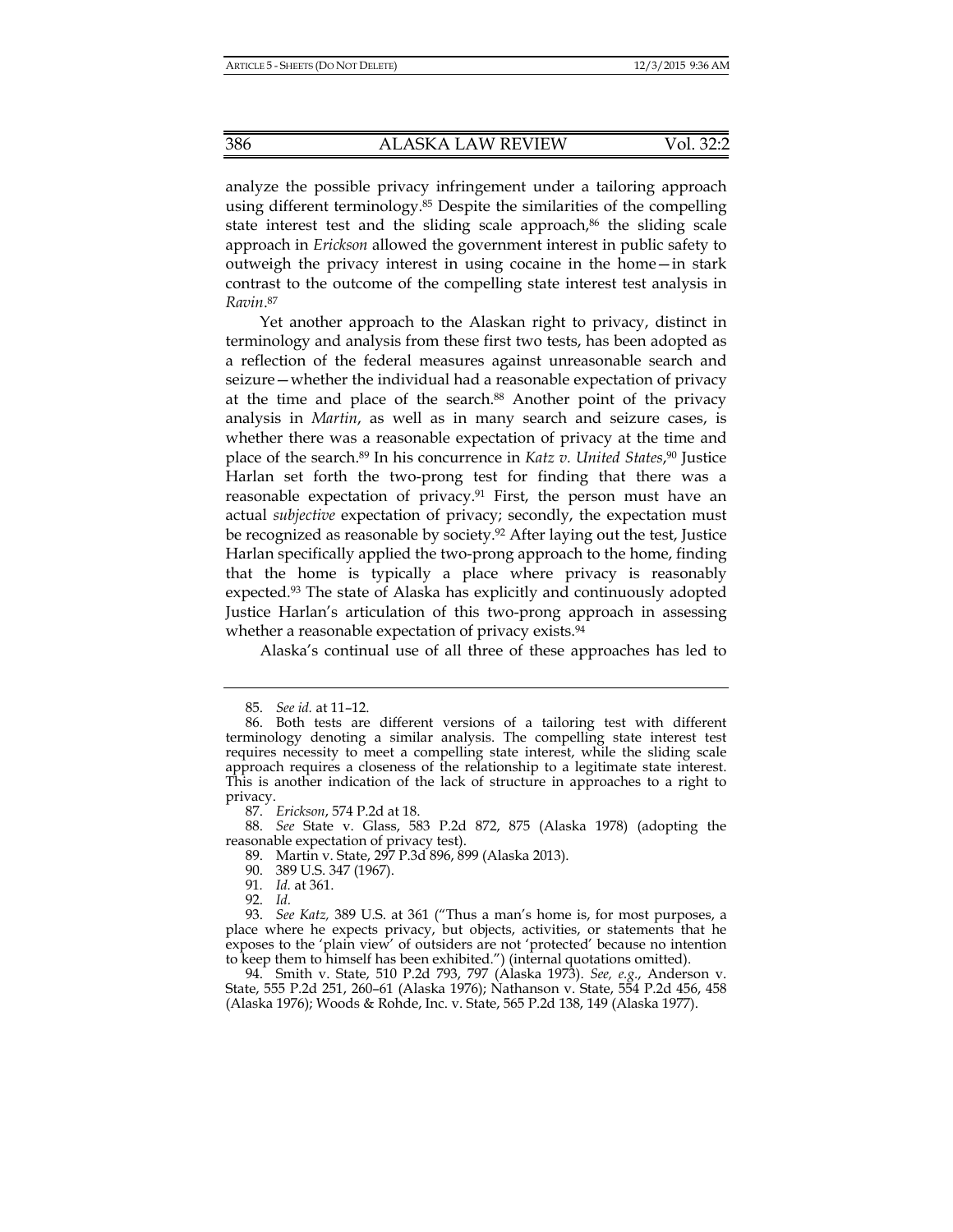scattered jurisprudence and seemingly case-by-case determination of whether or not the right to privacy protects an individual's conduct. For instance, in *Luedtke v. Nabors Alaska Drilling, Inc.*, 95 the Alaska Supreme Court found that although *Ravin* still allowed the personal use of marijuana to be covered by the right to privacy, employees "could not maintain an action for invasion of privacy with regard to . . . urinalysis" conducted by their employer that was designed to detect personal use of marijuana.96 The rationale for allowing the infringement on the employees' right to privacy in *Luedtke* was in large part that the personal use of marijuana could endanger others because "work on an oil rig can be very dangerous."97 Yet, in *Sampson v. State*, 98 the Alaska Supreme Court held that the right to privacy did not allow for physician-assisted suicide of the terminally ill—despite the lack of evidence that the act involves any genuine harm to others.99

One explanation for the current approach is that, while the decisions may seem chaotic, there is actually an underlying pattern. The phenomenon of "equilibrium-adjustment" has been proposed to explain similar case-by-case analysis in Fourth Amendment jurisprudence.<sup>100</sup> The basic principle of equilibrium-adjustment is characterized as maintaining the status quo such that "[w]hen new tools and new practices threaten to expand or contract police power in a significant way, courts adjust the level of Fourth Amendment protection to try to restore the prior equilibrium."101 However, several Fourth Amendment laws have remained relatively stable since their inception.102 This includes the rule that in order "[t]o search a home, the police ordinarily must have a warrant."103 This theory can be triggered when there are "new crimes and new ways in which crimes are committed and investigated."104 In *Martin*, the home manufacture of methamphetamines was a fairly new criminal act and social phenomenon. Methamphetamine was not invented until 1919 in Japan,

99. *Id.* at 98.

101. *Id.* at 480.

102. *Id.* at 484–85.

 <sup>95. 768</sup> P.2d 1123 (Alaska 1989).

 <sup>96.</sup> *Id.* at 1138.

 <sup>97.</sup> *See id.* at 1136 ("It is extremely important that the driller be drug free in the performance of his tasks in order to insure the immediate safety of the other personnel on the particular drill rig.").

 <sup>98. 31</sup> P.3d 88 (Alaska 2001).

 <sup>100.</sup> *See* Orin Kerr, *An Equilibrium-Adjustment Theory of The Fourth Amendment*, 125 HARV. L. REV. 476 (2011) (explaining equilibrium-adjustment theory in defense of a seemingly scattered Fourth Amendment jurisprudence).

 <sup>103.</sup> *Id.* at 484.

 <sup>104.</sup> *Id.* at 489.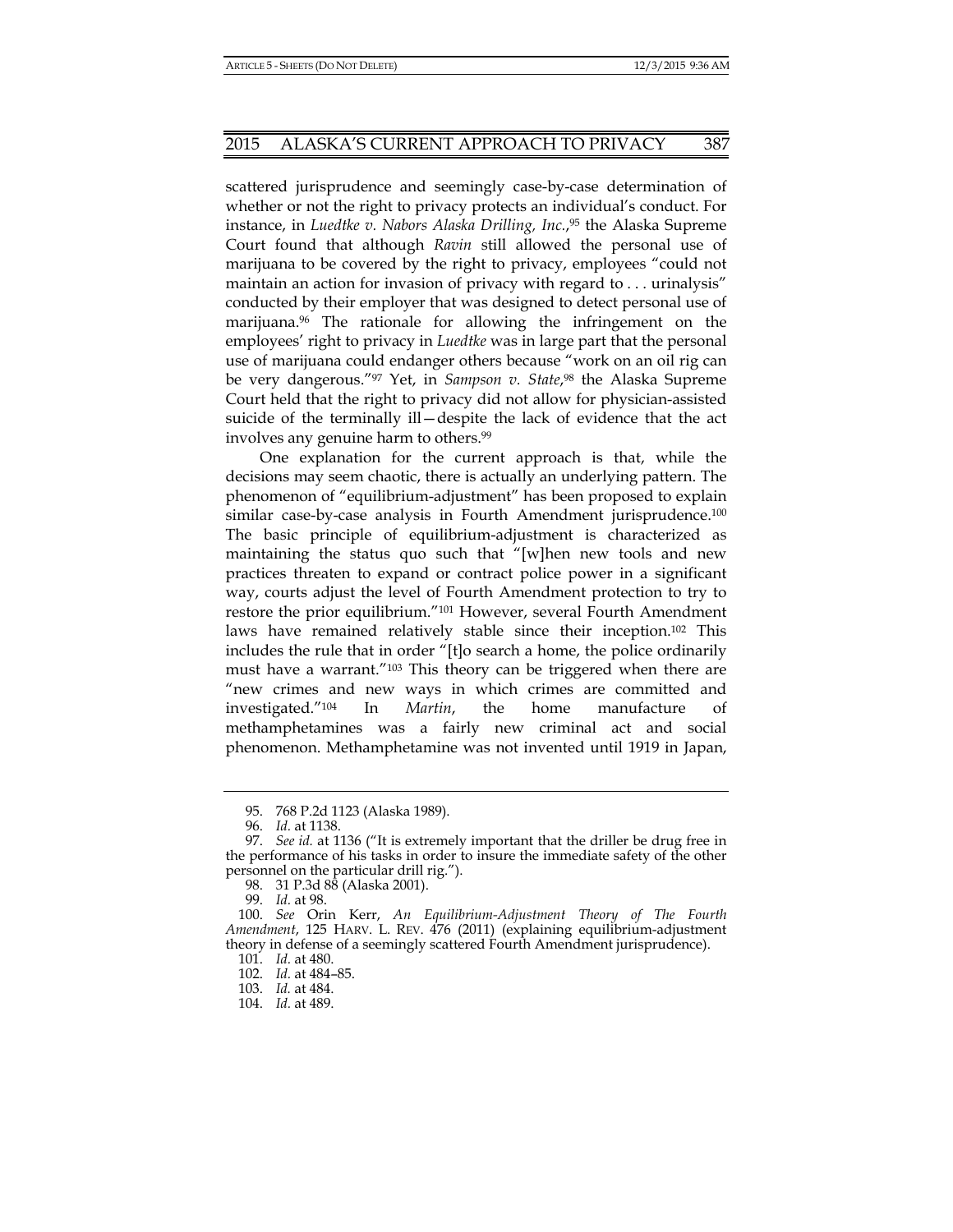and was not outlawed until 1970 by the Controlled Substances Act.105 The current method of cooking methamphetamines at home did not appear until the 1990s, and the precursors that are sold in drugstores were not regulated until 1996.106 Under the equilibrium-adjustment theory, this new crime might cause the search and seizure analysis to adjust to account for the change. However, even if there is some element of subconscious order through the equilibrium-adjustment theory, driven in *Martin* by the relatively new crime of methamphetamine production, Alaska still needs to express the approach in a coherent manner so that it can be applied with clarity and regularity going forward.

#### **B. Consequences of the Current, Non-cohesive Approach in** *Martin*

Under the court's reasoning in *Martin*, an officer could walk up to any house and peek through a narrow crack between curtains that have been deliberately drawn, just to see if they observe anything incriminating. The court claims that the officer "was not engaged in some random fishing expedition" because he had been tipped off that the men had purchased precursors used in the production of methamphetamine.107 But the record shows that Trooper Ingram actually walked up on the deck, up to the house, and looked in the window *without knowing if the suspects had gone into that residence at all*.<sup>108</sup> The officer stated that he lost sight of the suspects after driving past the entrance of the complex to maintain his undercover status. In doing so, "he did not see which of the five units the suspects entered." $109$  Then he called for backup, and waited outside "hoping that one or more of the four suspects would emerge" from one of the five residences in the complex.110 At that point, the officers did not know which residence housed the suspects. This is apparent because of Trooper Ingram's testimony that he walked up and "looked through the window of the first unit he came to."111 Luckily for the state (and quite unluckily for the suspects) that first unit happened to be housing precursors to the controlled substances. However, the link in the inference chain the officers were working with had been broken before they peered into the

106. *Id.*

 <sup>105.</sup> *A Brief History of Methamphetamine*, VT. DEP'T OF HEALTH (2015), http://healthvermont.gov/adap/meth/brief\_history.aspx.

 <sup>107.</sup> Martin v. State, 297 P.3d 896, 900 (Alaska Ct. App. 2013).

 <sup>108.</sup> *Id.* at 897.

 <sup>109.</sup> *Id.*

 <sup>110.</sup> *Id.*

 <sup>111.</sup> *Id.*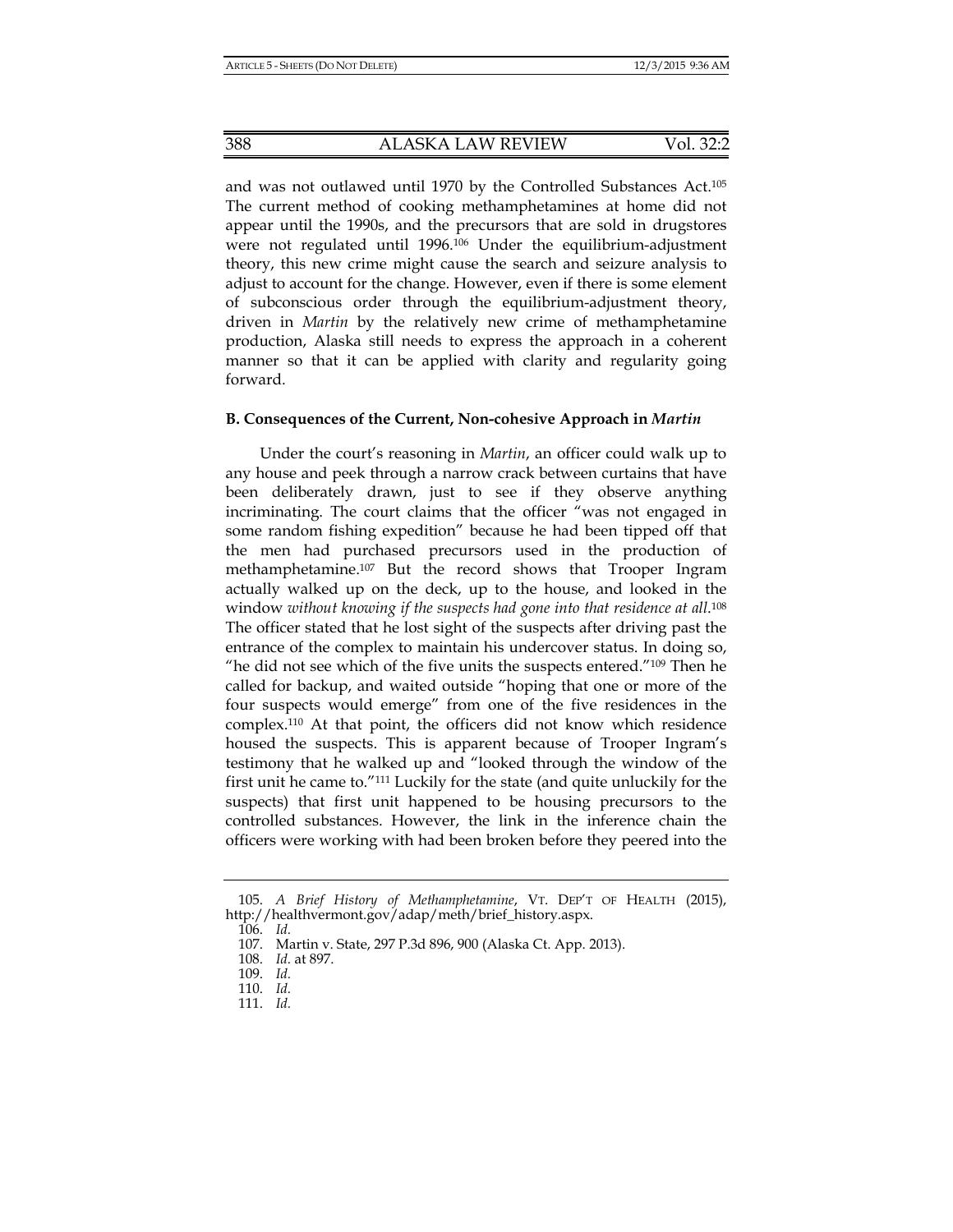window. If the first unit had housed a different set of four men who were lining up cocaine to snort, could Trooper Ingram have entered based on what he saw through a crack in their window blinds? Though he was looking for a particular set of suspects, and even if we stipulate the debatable point that the walkway was impliedly public space, the *Martin* approach still allows an officer to look through a hole in *anyone's* blinds, so long as they live near a followed suspect.

Furthermore, instead of providing probable cause and obtaining a search warrant to search the residence, Trooper Ingram's search itself, through the window, provided the probable cause that then allowed the officers to obtain a warrant and seize the evidence. Not only is this circular logic alarming, it also flies in the face of Alaska law. The Alaska Supreme Court has deliberately continued to use the two-prong *Aguilar-Spinelli* test for probable cause.112 In 1983, the federal law became a twoprong test that allowed probable cause to be a fluid concept, with one prong being able to make up for a lack of reliability in the other, so as not to impede police work in the field by giving de novo review to magistrate judges.113 However, the Alaska Supreme Court chose to keep the more stringent *Aguilar-Spinelli* test because of the heightened right to privacy established under Article I, Section 14 of the Alaska Constitution.114 This bears on the analysis of the *Martin* decision in that the express right to privacy has been purposefully interpreted to heighten the burden on police investigations. There is far less weight given in Alaska to an argument that the practical impediments to obtaining evidence against suspects should allow the right to privacy to be infringed upon.

Because the Alaska Supreme Court employs these tests intermittently and in different fact-specific scenarios, the practical effect is a type of ex post, case-by-case analysis of an individual's right to privacy when it is competing with an action in furtherance of a state interest. Therefore, there is little predictability as to what is considered protected by a right to privacy and what is not. The facts of *Martin* demonstrate the necessity of a coherent approach to the right to privacy in Alaska.

 <sup>112.</sup> *See* State v. Jones, 706 P.2d 317, 322 (Alaska 1985) (maintaining a more stringent approach for probable cause found by a magistrate after the Supreme Court of the United States adopted a totality of the circumstances approach to establishing probable cause).

 <sup>113.</sup> *See* Illinois v. Gates, 462 U.S. 213, 232–36 (1983) (adopting a less stringent test for determining probable cause for search warrants and citing, among other things, consideration for hindrance of police investigations).

 <sup>114.</sup> *Jones*, 706 P.2d at 321–22.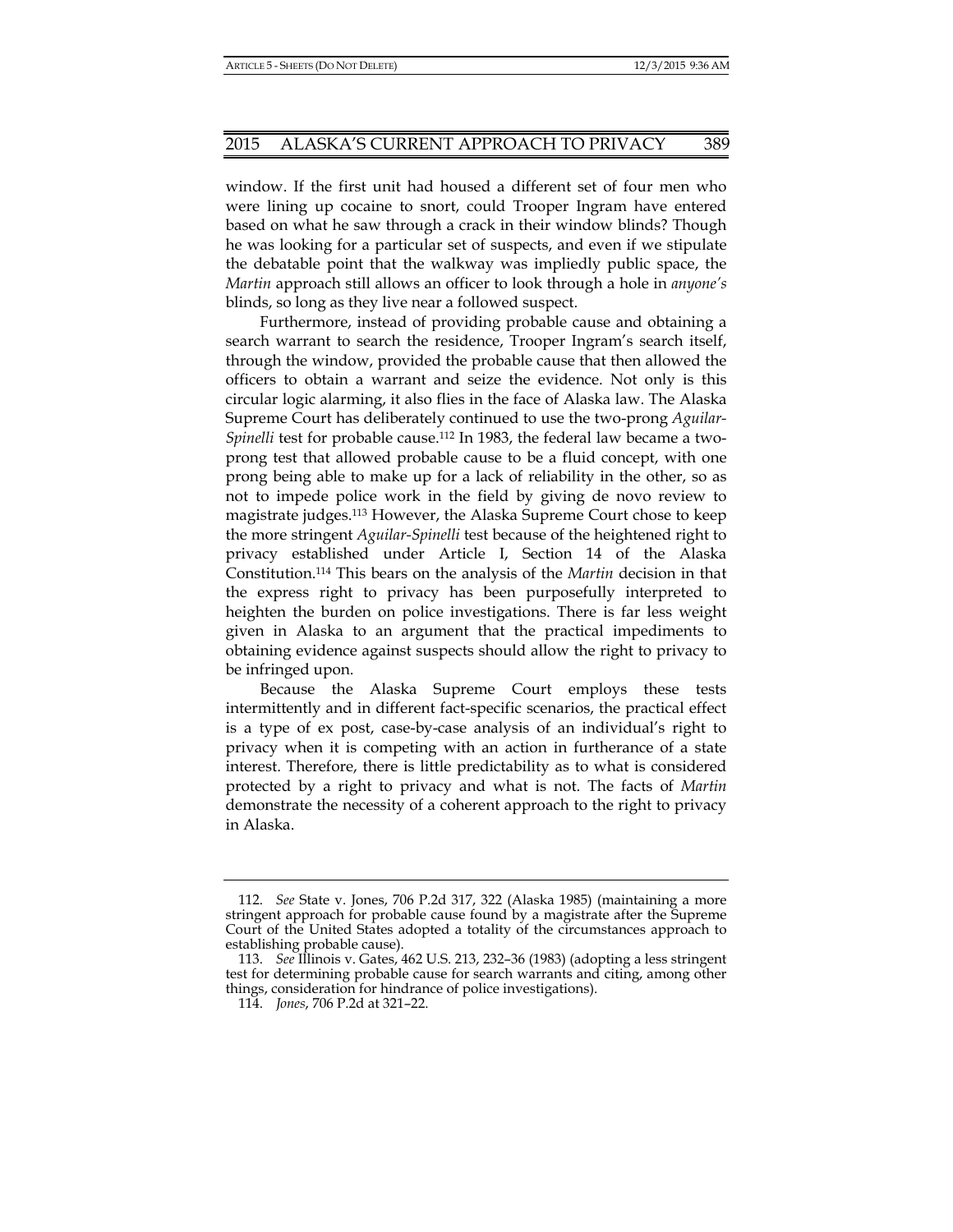## **IV. POTENTIAL APPROACHES**

Though the Alaska Supreme Court somewhat dodged the question of whether the search invaded the reasonable expectation of privacy in *Martin*, Alaska needs to adopt a more comprehensive approach to balancing the privacy interests of individuals with the government's interest in public safety. This Section lists several different approaches employed by others states through both their common law decisions and legislative enactments. It is important to remember that, in addition to decisions by the Alaska Supreme Court, the "legislative body is well situated . . . to balance privacy and public safety in a comprehensive way."115 Whether through the legislature or the court system, Alaska must choose an approach to the balance between privacy and protection that honors both the Alaska Constitution's express guarantees of privacy as well as the growing dangers to public safety.

## **A. Developing an Independent Right to Privacy Jurisprudence**

Not all states that have separate codification of a right to privacy or a right to be free from unreasonable searches and seizures in their state constitutions have taken on the challenge of developing their own body of privacy law. Some states have instead decided to use a "lockstep" approach—keeping the privacy rights guaranteed by their state constitution in deliberate congruence with the case law of the Supreme Court of the United States surrounding the Fourth Amendment.116 Other states' high courts have embraced their chance to interpret the state's constitutional provisions independent of any Supreme Court precedent on similar issues—and they often feel the need to express their reasons for doing so. The Supreme Court of Iowa did just this in their decision *State v. Ochoa*.117 In fact, over half of the state supreme courts have recognized heightened protections of their citizens' rights of freedom from unreasonable searches and seizures under their own state constitutions rather than under the Fourth Amendment.118 As discussed

 <sup>115.</sup> United States v. Jones, 132 S. Ct. 945, 964 (2012) (Alito, J., concurring).

 <sup>116.</sup> *See* People v. Caballes, 851 N.E.2d 26, 46 (Ill. 2006) (holding that "the search and seizure clause [in the state constitution] "as construed under our limited lockstep approach, strikes the proper balance between protecting the people from unreasonable intrusion by the state and providing the people with effective law enforcement").

 <sup>117.</sup> *See* 792 N.W.2d 260, 265 (Iowa 2010) ("Although many state constitutions have search and seizure language that is virtually identical to the Fourth Amendment, the movement toward independent state constitutional adjudication has had dramatic impact on the law of search and seizure.").

 <sup>118.</sup> *See* Michael J. Gorman, *Survey: State Search and Seizure Analogs*, 77 MISS.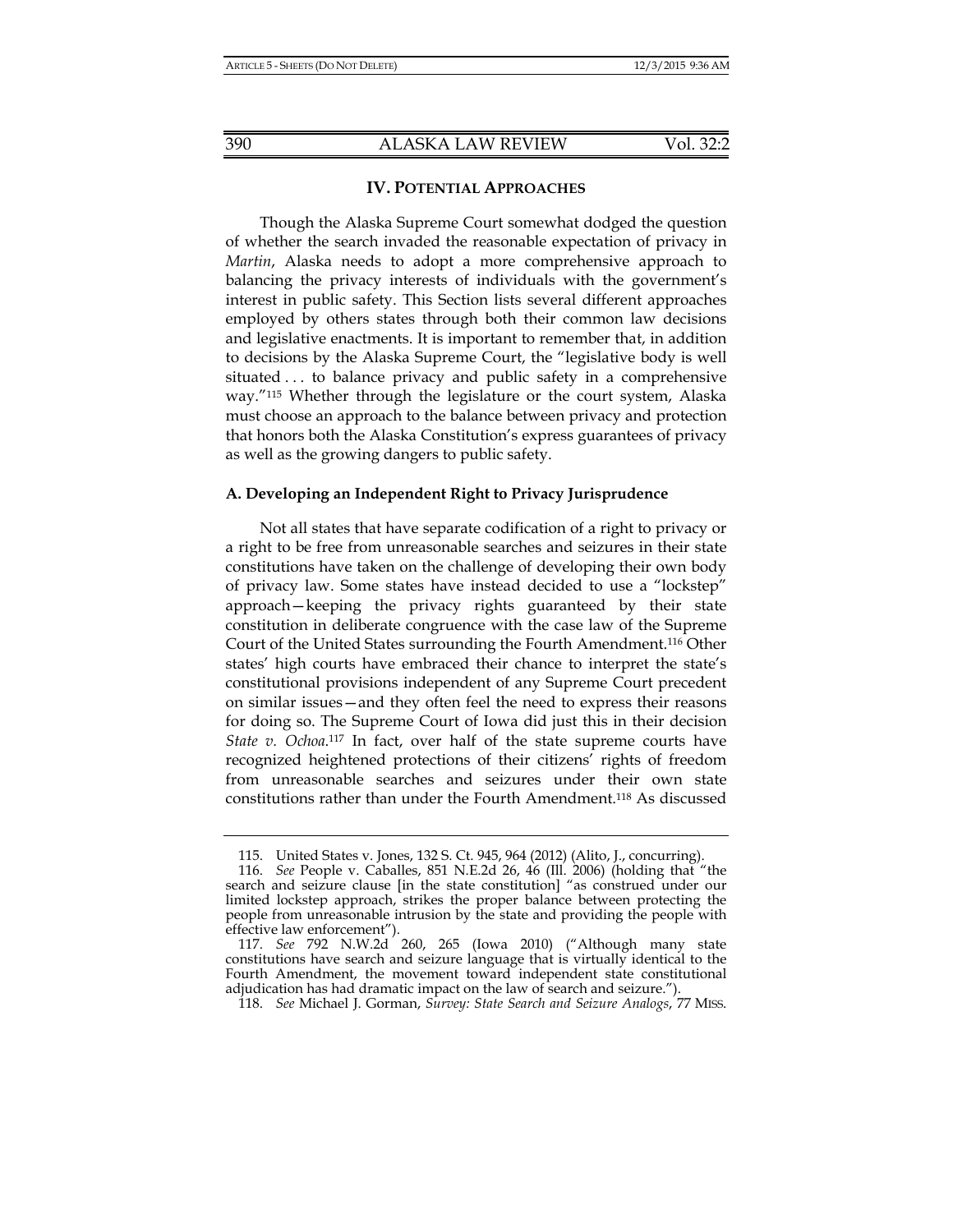in Section III, the Alaska Supreme Court has affirmatively taken on the task of developing an independent approach to analyzing the protection of rights afforded its citizens under the Alaska Constitution, although it has yet to nail down a comprehensive approach.<sup>119</sup>

## **B. Limiting the Scope of Places Protected**

Some states have struck the balance between the government's interest in public safety and the individual right to privacy by limiting the scope of places where a reasonable expectation of privacy can exist. The Supreme Court of Illinois has interpreted the state constitutional right to privacy to protect a physical "zone of privacy."120 The lower standard of reasonableness of the state's intrusion is counterbalanced by the physical zone inside which the individual's right is protected. This approach not only uses physical places to limit the scope of where a reasonable expectation of privacy exists, but also can be limited by which tools are used to convey private information. The Supreme Court of Montana adopted a version of this approach in *State v. Allen*. 121 Other states have specifically rejected the physical limitations approach to the right to privacy analysis. For instance, in *Hamberger v. Eastman*, 122 the Supreme Court of New Hampshire stated that the actions forbidden due to a right to privacy are "not limited to a physical invasion of his home or his room or his quarters," but also extend to wiretapping and eavesdropping depending on the content of the conversation.123

The Alaska Supreme Court has not used the physical limitations approach as an effective tool to balance privacy and public safety interests. Still, the court has identified some physical limitations of a reasonable expectation of privacy. For instance, the Alaska Supreme Court has held that there was no reasonable expectation of privacy where a suspect was voluntarily inside a police station, despite the fact that the note in question was partially hidden on the suspect's person when seized.124

L. J. 417, 418–64 (2007) (stating the test that each state uses).

 <sup>119.</sup> *See supra*, Section III.

 <sup>120.</sup> *See Caballes*, 221 Ill.2d 282, 329–30 (Ill. 2006) (applying the Illinois approach that "the state's intrusion into the individual's bodily zone of privacy must be reasonable").

 <sup>121.</sup> *See* 241 P.3d 1045, 1061 (Mont. 2010) (holding that conversations held over an individual's cell phone will be recognized as areas in which a reasonable expectation of privacy exists, even when that conversation is recorded "at the behest of law enforcement").

 <sup>122. 206</sup> A.2d 239 (N.H. 1964).

 <sup>123.</sup> *Id.* at 241–42.

 <sup>124.</sup> Weltz v. State, 431 P.2d 502, 505–06 (Alaska 1967).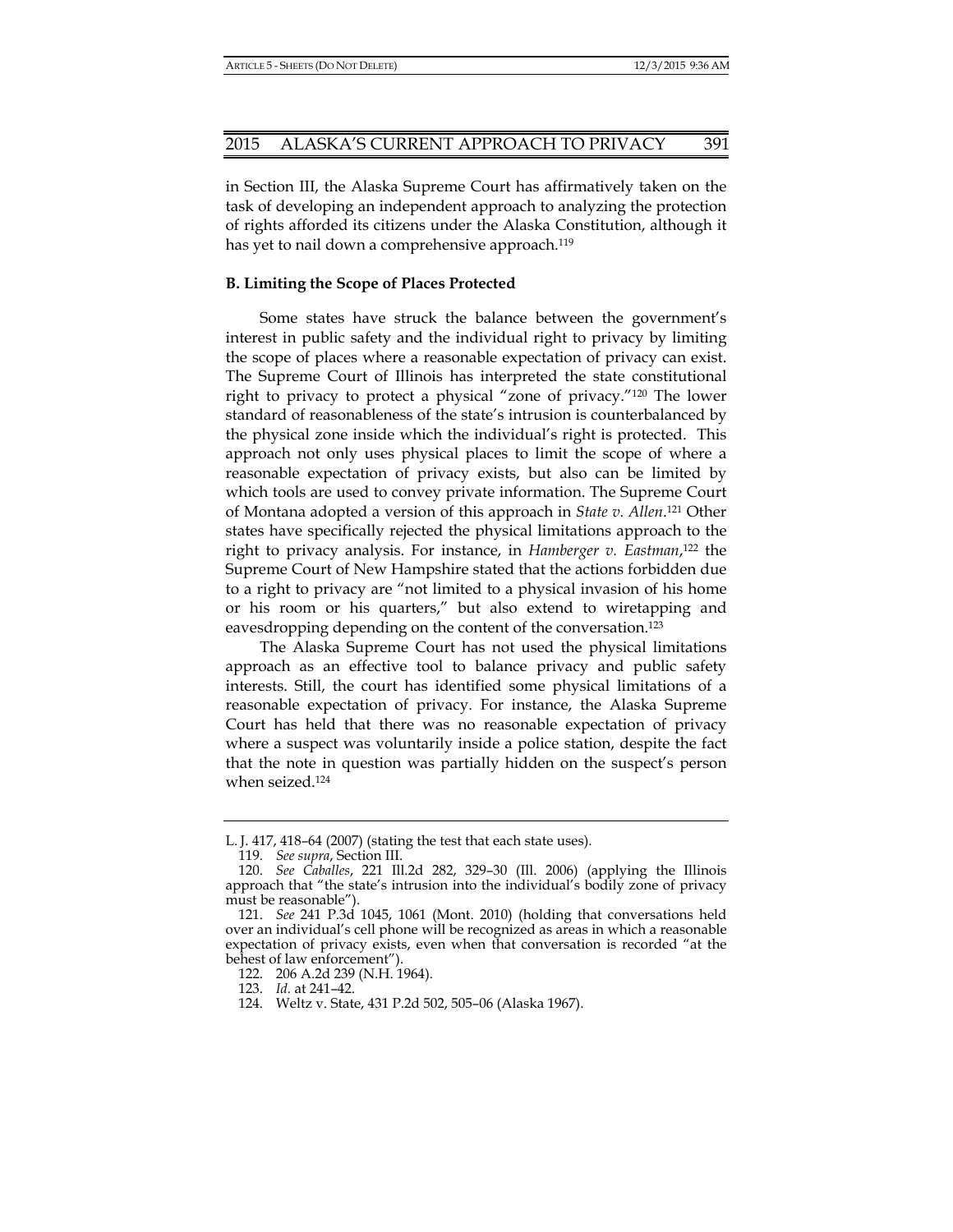# **C. Adjusting the Burden of Proof Needed to Conduct a Search**

Several states have balanced privacy concerns with the state's interest in public safety by adjusting the amount of suspicion needed for officers to conduct a search. Denoting a standard for the showing the government must make before conducting a search is one way that the state can balance individual privacy interests against public safety considerations. For instance, in *Jardines v. State*, 125 the Florida Supreme Court held that the higher burden of probable cause, not merely reasonable suspicion, was required to allow a search at a private residence.126 This effectively allowed the state to search within a private area as long as a heightened burden of proof was met—creating a balance of privacy interests and public safety interests.

The state of Alaska has not taken advantage of this mode of protection for the right to privacy either. In 2009, the Alaska Supreme Court held that a search based on an officer's *reasonable suspicion*, with no probable cause, did not violate the individual's right to privacy, nor did it constitute an unreasonable search and seizure under the Alaska Constitution.127 The court in *Martin* supported Trooper Ingram's actions of looking inside the residence, through closed blinds, based on the fact that he "*reasonably suspected* that the group of people he had followed to the residence had just brought drug manufacturing supplies into one of the units."128 The use of the evidence Trooper Ingram saw only by taking the action of looking through the window, based on reasonable suspicion, was key to establishing the probable cause that then allowed the officers on the scene to obtain a warrant.129 Setting the bar as low as reasonable suspicion for evidentiary support of Trooper Ingram's initial search does little to balance privacy interests with the needs of a police investigation in Alaska.

 <sup>125. 73</sup> So. 3d 34 (Fla. 2011)

 <sup>126.</sup> *See id.* at 37 (holding that "probable cause, not reasonable suspicion, is the proper evidentiary showing of wrongdoing that the government must make under the Fourth Amendment prior to conducting a dog 'sniff test' at a private residence").

 <sup>127.</sup> *See* Beltz v. State, 221 P.3d 328, 337 (Alaska 2009) (holding that an officer's reasonable suspicion that the defendant was manufacturing methamphetamine outweighed the defendant's privacy interests in his street side garbage).

 <sup>128.</sup> Martin v. State, 297 P.3d 896, 900 (Alaska Ct. App. 2013).

 <sup>129.</sup> *See id.* at 897 ("This search warrant, in turn, was based in large measure on the testimony of a state trooper who walked up to the residence, looked through a narrow opening in the window blinds, and observed a number of supplies that are commonly used for making methamphetamine.").